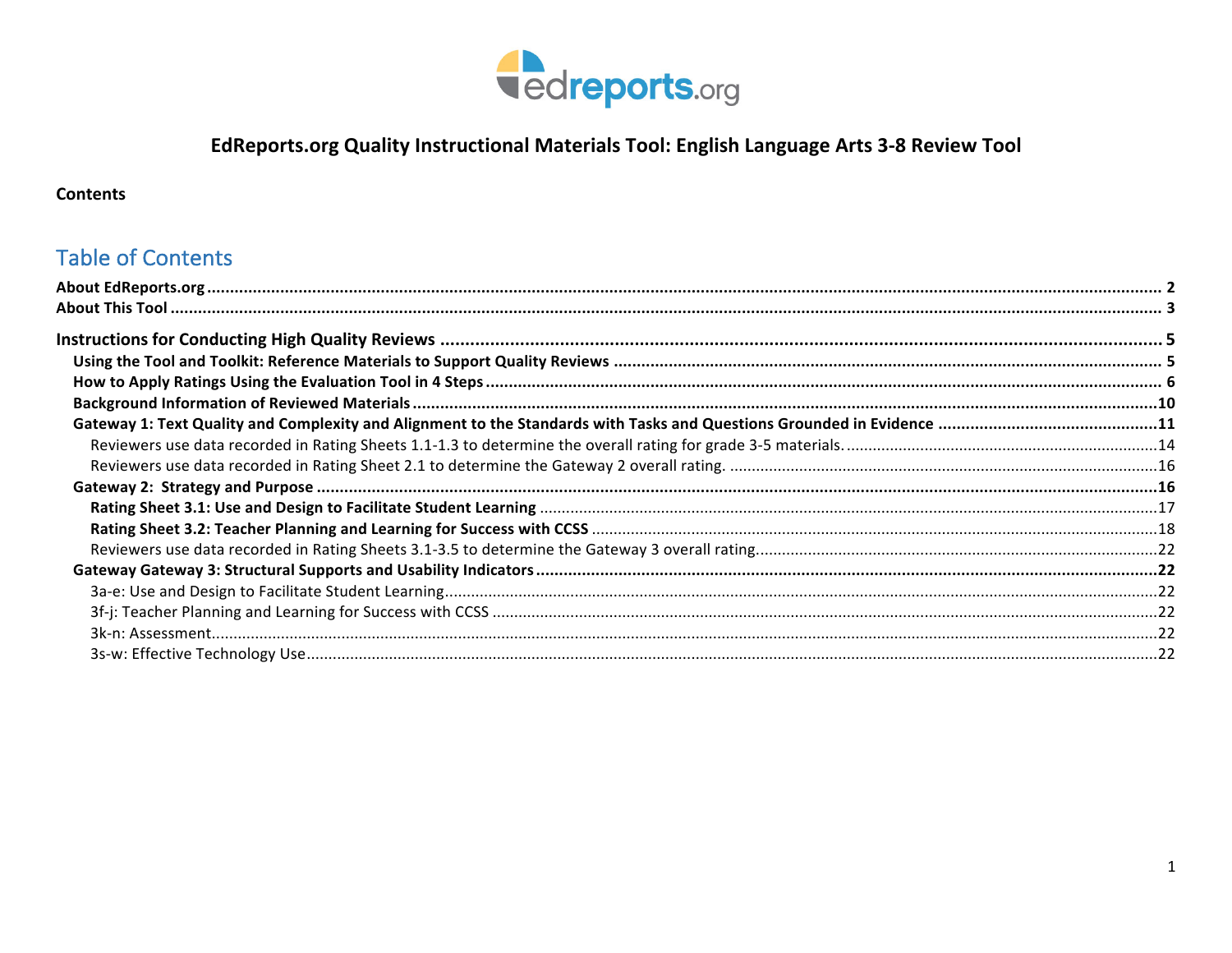# **Introduction**

The Common Core State Standards (CCSS), informed by three decades of knowledge around learning, create an unprecedented opportunity to improve student achievement nationwide. However, simply adopting the Common Core and working with teachers on the instructional shifts—as over 40-plus states are doing—will not directly translate into student success. Evidence indicates that instructional materials have a significant effect on student outcomes.<sup>1</sup> And as Harvard's Richard Elmore argues, to get inside the instructional core and improve learning at scale, it is essential to get quality content into the hands of teachers and students.<sup>2</sup>

If quality instructional materials (e.g., textbooks, curriculum, digital resources and other instructional content) are as critical as the research suggests, local decisions about what CCSS materials to adopt or purchase are now more significant than ever. Publishers are updating their materials, independent curriculum providers are launching and teachers nationwide are generously publishing their own materials for the benefit of others. States, districts and organizations also have been developing and disseminating Common Core-aligned lessons. With so many new and repackaged instructional products being introduced into a quickly changing marketplace, state and district leaders and educators need independent information about instructional materials in order to make informed purchasing decisions and, over time, to move the needle on student performance.

## **About EdReports.org**

<u> 1989 - Johann Barn, mars ann an t-Amhain an t-Amhain an t-Amhain an t-Amhain an t-Amhain an t-Amhain an t-Amh</u>

**Our Vision:** All students and teachers in the United States will have access to the highest-quality instructional materials that will help improve student learning outcomes.

**Our Mission**: EdReports.org will increase the capacity of teachers, administrators and leaders to seek, identify and demand the highest-quality instructional materials. Drawing upon expert educators, EdReports.org's evidence-based reviews of instructional materials and support of smart adoption processes will equip teachers with excellent materials nationwide.

**Our Theory of Action**: Credible information against quality criteria in a quickly changing marketplace helps educators make better purchasing decisions and improve student performance. Identifying excellence and improving demand for credible information will improve the supply of quality materials over time, leading to better student achievement outcomes.

EdReports.org Quality Instructional Materials Tool: ELA 3-8 2

<sup>&</sup>lt;sup>1</sup> G. Whitehurst. "Don't Forget Curriculum." *Brown Center Letters on Education*. (Washington, DC: Brookings Institute, 2009); M. Chingos and G. Whitehurst. Choosing Blindly: Instructional *Materials, Teacher Effectiveness and the Common Core.* (Washington, DC: Brown Center on Education Policy at Brookings, April 2012).

<sup>&</sup>lt;sup>2</sup> Richard Elmore, in his work on the instructional core, asserts that there are three ways to improve student learning at scale: (1) raise the level of content that students are taught; (2) increase the skill and knowledge that teachers bring to the teaching of that content; and (3) increase the level of students' active learning of that content. R. Elmore. *Improving the Instructional Core* (Cambridge, MA: Harvard Graduate School of Education, 2008).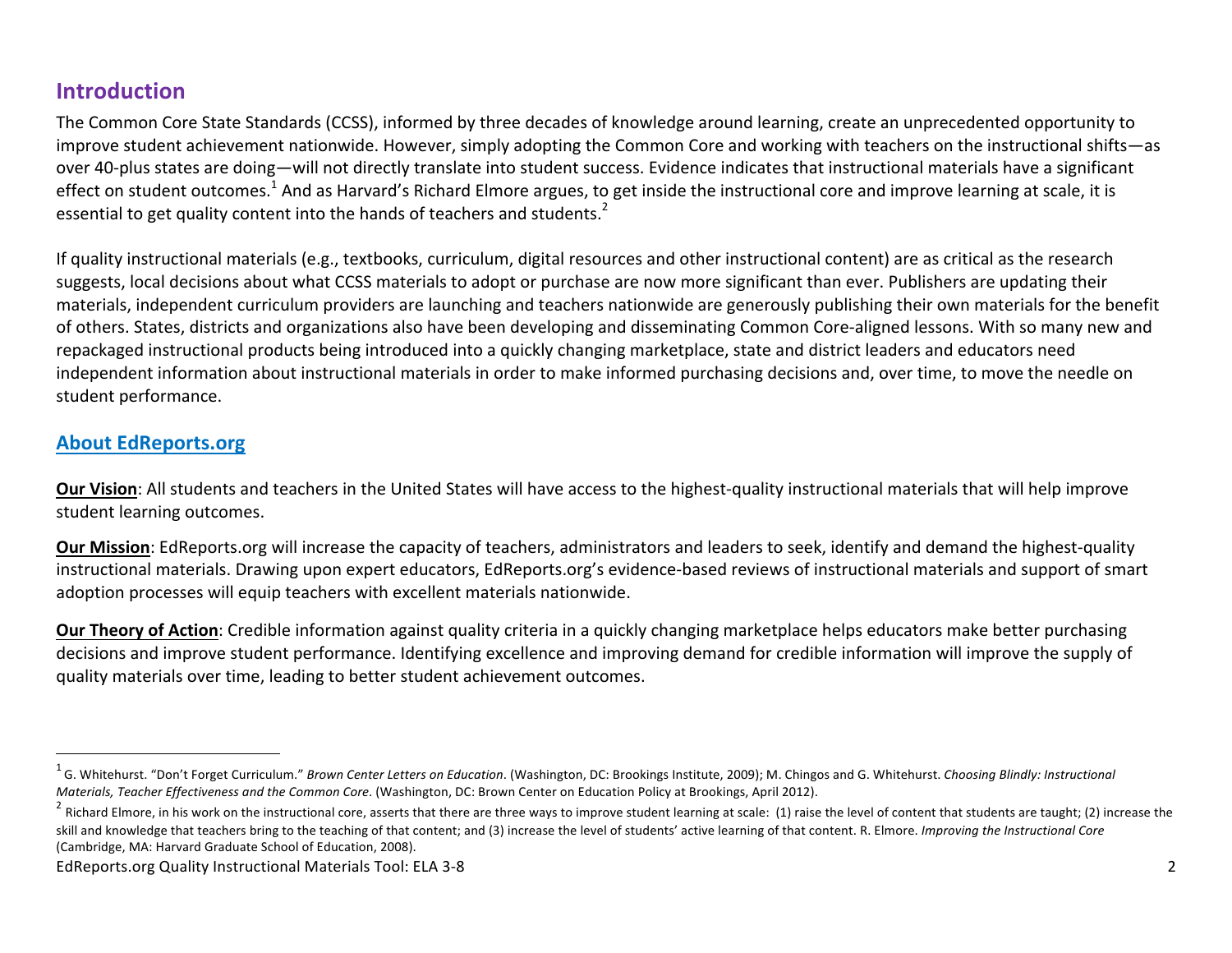## **About This Tool**

EdReports.org convened educators to develop this tool to provide educators, stakeholders, and leaders with independent and useful information about the quality of core English language arts instructional materials (whether digital, traditional textbook, or blended). Expert educators will use the tool to evaluate full sets of instructional materials in English language arts against non-negotiable criteria (see Figure 1). This tool builds on the experience of educators, curriculum experts, state processes, and leading rubric developers and organizations - such as Achieve, Inc., the Council of Great City Schools, and Student Achievement Partners, among others – that have conducted reviews of instructional materials, lessons, and tasks. 

To create the evaluation tool, EdReports.org conducted research into the use of commonly-used rubrics, gathered input from educators and English language arts experts during a nationwide listening tour, interviewed professors of English language arts, developers and publishers of materials, and convened an Anchor Educator Working Group (AEWG). The tool may be refined by the AEWG after the first set of reviews is complete. 

The tool has three major gateways (see Figure 1) to guide the evaluation process. Reviewers will apply the three gateways sequentially to ensure EdReports.org reports to the field the extent to which materials are CCSS-aligned and usable by educators. Those materials that meet or partially **meet** the expectations for Gateway 1 (Text Quality and Complexity, and Alignment to Standards with Tasks and Questions Grounded in Evidence) will move to Gateway 2 (Building Knowledge with Texts, Vocabulary, and Tasks). Only those materials that meet the expectations for **both** Gateway 1 and Gateway 2 will be reviewed in Gateway 3 (Usability Indicators). To support each indicator rating, reviewers document specific evidence from the materials.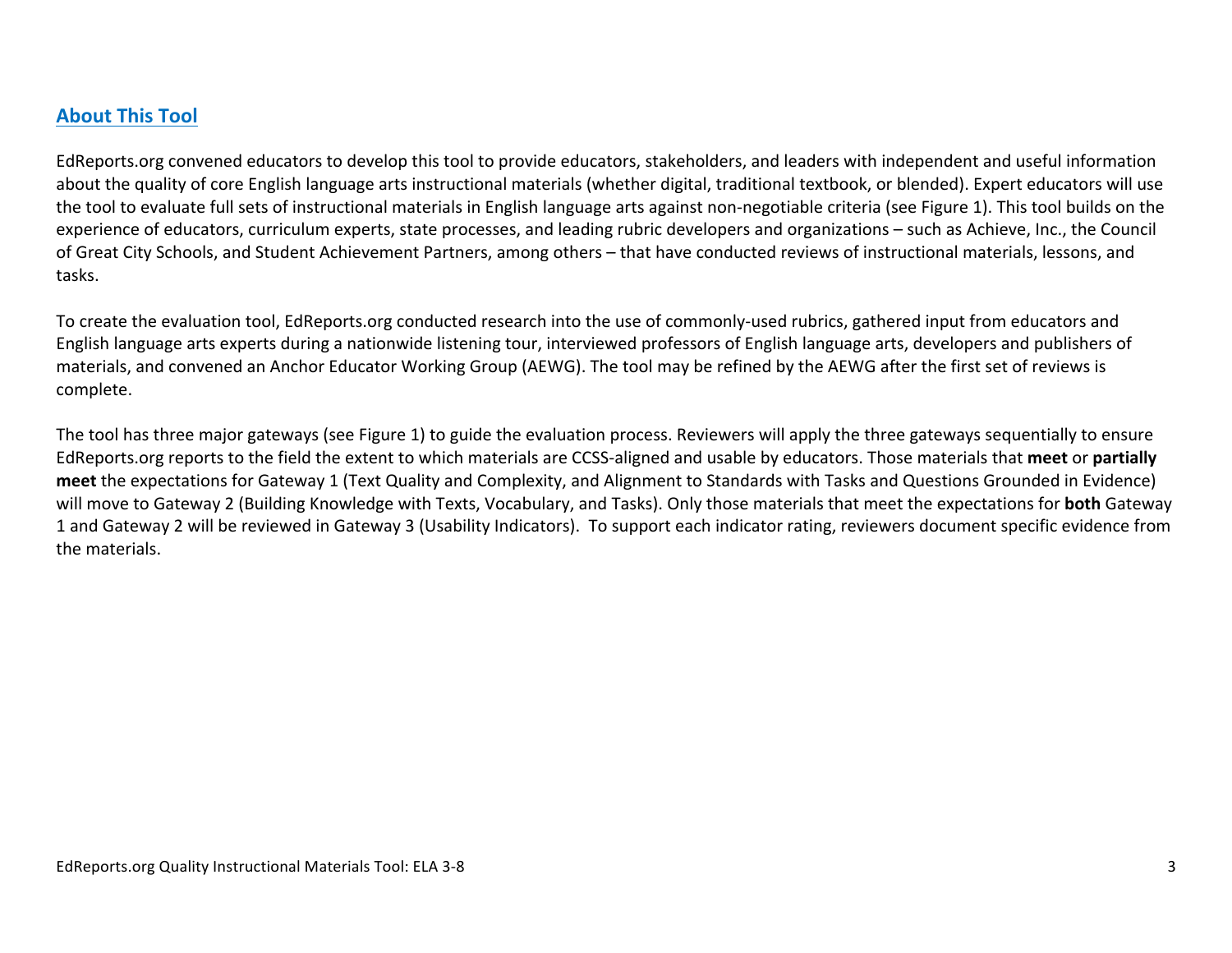

## **Figure 1: Gateway Evaluation Process for Review of English Language Arts Materials (grades 3-8)**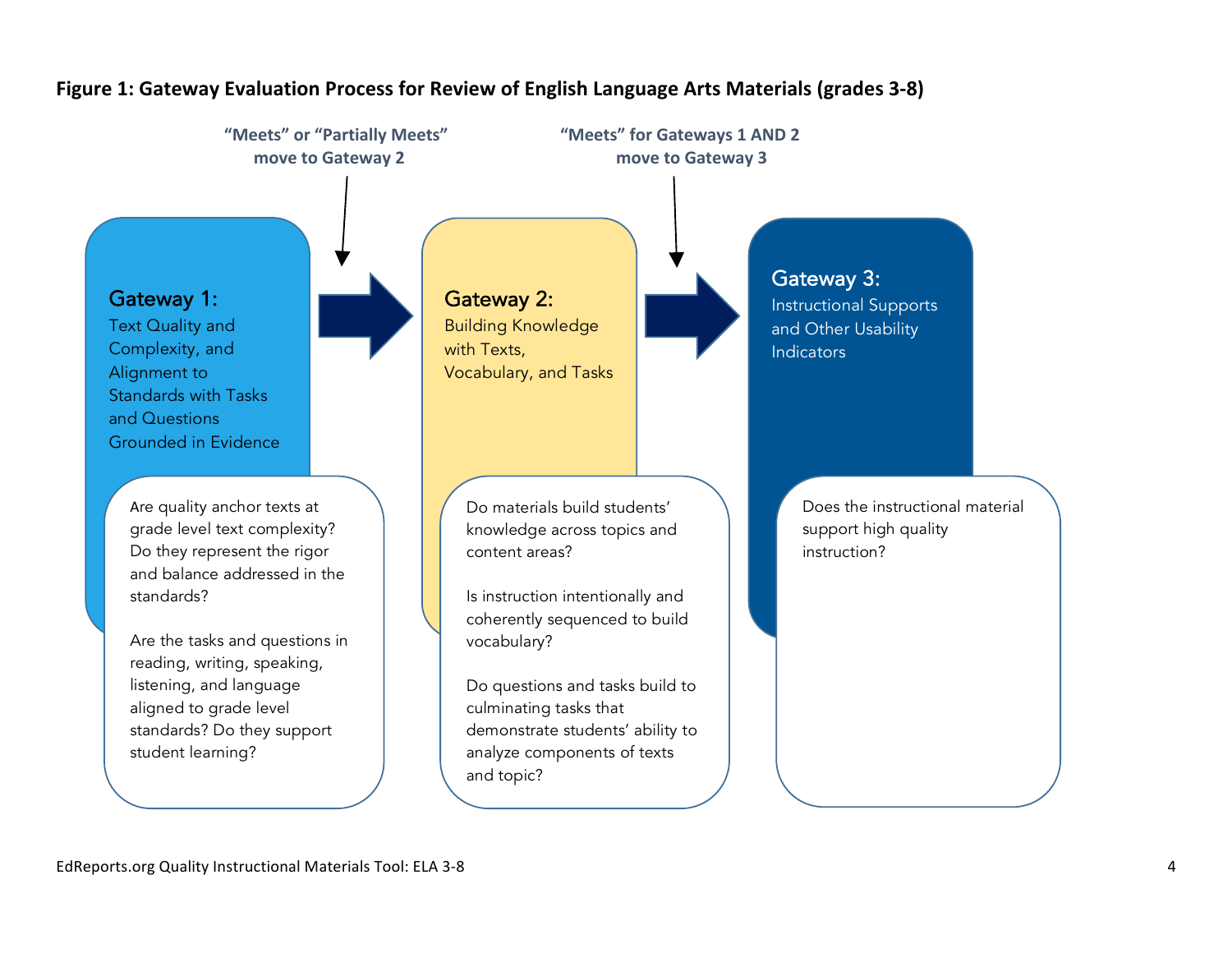# **Instructions for Conducting High Quality Reviews**

# **Using the Tool and Toolkit: Reference Materials to Support Quality Reviews**

In addition to the **EdReports.org Quality Instructional Materials Tool: English Language Arts 3-8**, reviewers work with the following materials as references:

- *The Common Core State Standards for English Language Arts*, including Appendices (including the Revised Appendix A)
- *Publishers' Criteria for the Common Core State Standards* for English Language Arts, Grades 3-12
- Support materials to identify text complexity and rigor appropriate for each grade
- Evidence Guides (technical documentation support indicating how to collect evidence, where to find evidence and reporting information)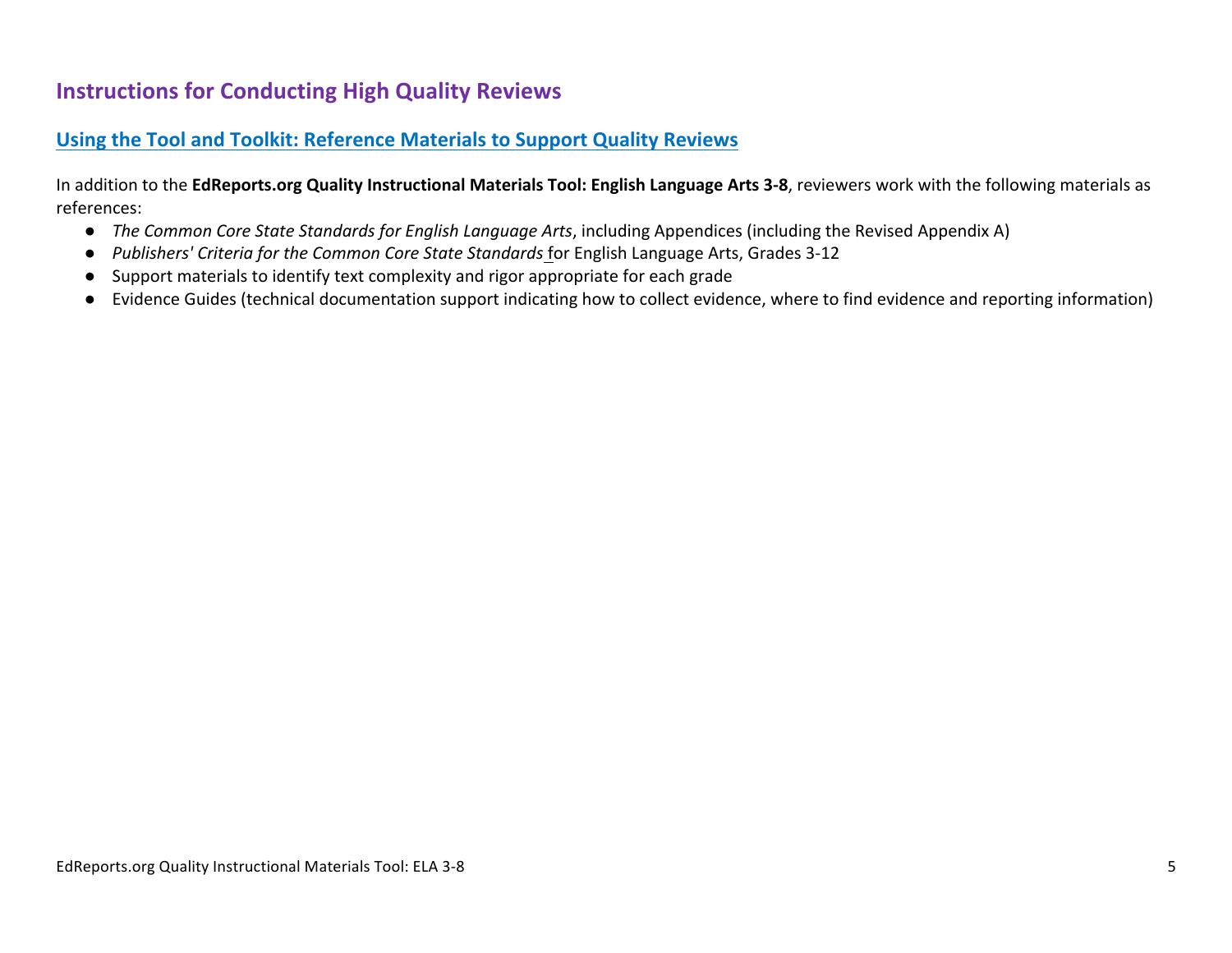## **How to Apply Ratings Using the Evaluation Tool in 4 Steps**

#### **STEP 1: Review the Criteria and Indicators for each Gateway**

- Each Gateway consists of a number of Criteria and Indicators. Criteria in Gateways 1 and 2 refer to Alignment and Quality. Criteria in Gateway 3 refers to Usability.
- Reviewers must provide a rating according to the score options provided for each Indicator and must cite multiple examples of specific, concrete evidence to justify the rating. Reviewers document evidence, including page numbers, lesson names, unit topics, etc., in an evidence collection document.

#### Rating Sheet 1.1: Text Complexity and Quality

| <b>CRITERION</b>                                                                                                              | <b>INDICATORS</b>                                                                                                                                                                                     |   | <b>RATING</b> |   | <b>EVIDENCE</b> |
|-------------------------------------------------------------------------------------------------------------------------------|-------------------------------------------------------------------------------------------------------------------------------------------------------------------------------------------------------|---|---------------|---|-----------------|
| Texts are worthy of students'<br>time and attention: texts are of<br>quality and are rigorous,<br>meeting the text complexity | 1a. Anchor texts are of publishable quality and worthy of especially<br>careful reading and consider a range of student interests.                                                                    |   |               |   |                 |
| criteria for each grade.<br>Materials support students'<br>advancing toward independent<br>reading.                           | 1b. Materials reflect the distribution of text types and genres<br>required by the standards at each grade level.                                                                                     |   |               | 4 |                 |
| of 20 points<br>Earned:<br><b>Meets expectations</b><br>(18-20 points)                                                        | 1c. Texts have the appropriate level of complexity for the grade<br>according to quantitative analysis, qualitative analysis, and<br>relationship to their associated student task.                   |   |               | 4 |                 |
| <b>Partially meets</b><br>expectations                                                                                        | 1d. Materials support students' increasing literacy skills over the<br>course of the school year. (Series of texts should be at a variety of<br>complexity levels appropriate for the grade band.)    |   |               | 4 |                 |
| $(10-17$ points)<br>Does not meet                                                                                             | 1e. Anchor texts and series of texts connected to them are<br>accompanied by a text complexity analysis and rationale for<br>educational purpose and placement in the grade level.                    |   |               | 2 |                 |
| expectations<br>(<10 points)                                                                                                  | 1f. Support materials for the core text(s) provide opportunities for<br>students to engage in a range and volume of reading to support their<br>reading at grade level by the end of the school year. | n |               |   |                 |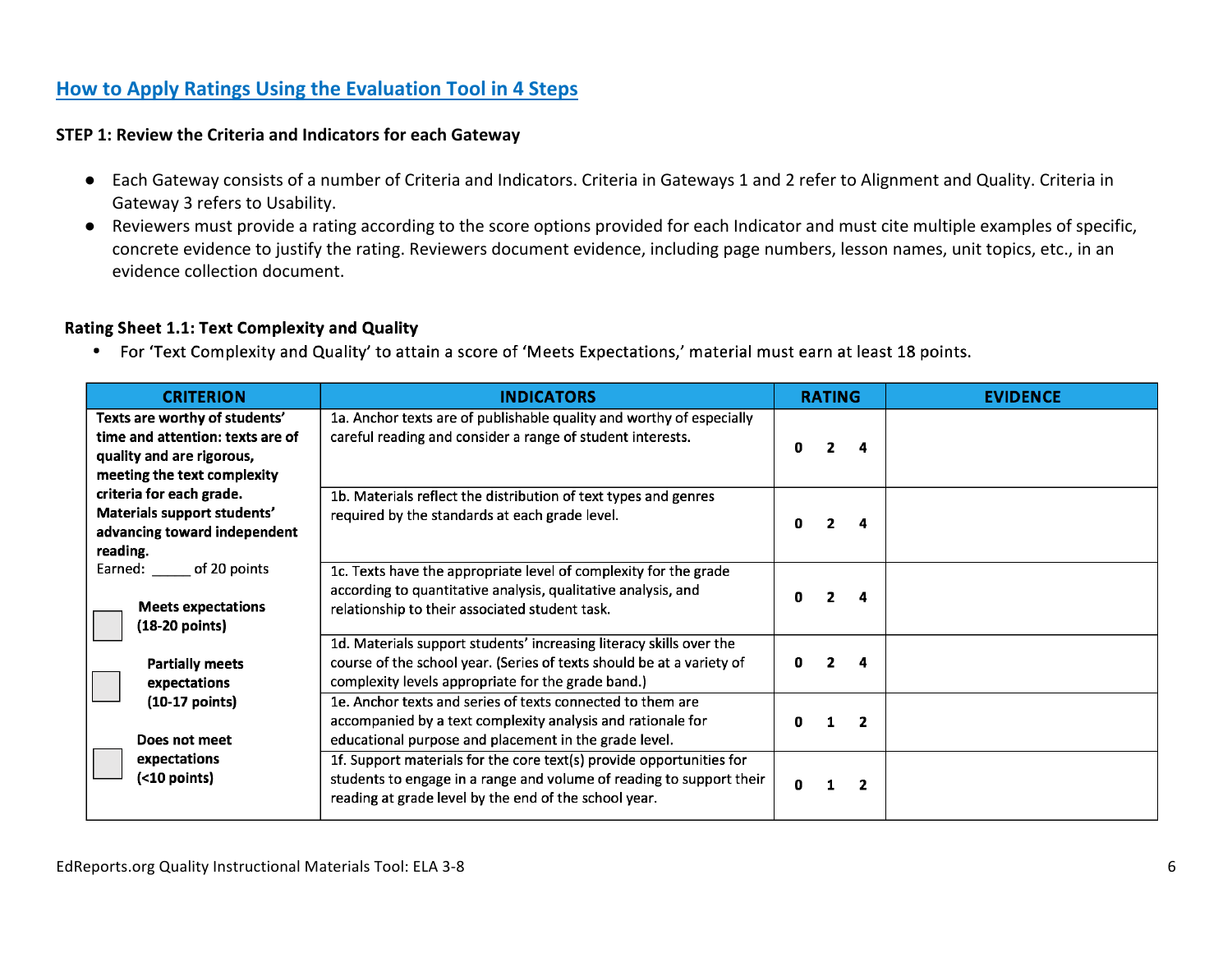### **STEP 2: Rate each Indicator**

- Reviewers will evaluate instructional materials against each Indicator using the appropriate rating scale.
- **Evidence Guides** will provide in-depth "look-fors" for each criterion to guide the expert reviewer. Each Rating is supported with evidence from the materials that specifically aligns with the criteria.

#### **Rating Sheet 1.1: Text Complexity and Quality**

| <b>CRITERION</b>                                                                                                              | <b>INDICATORS</b>                                                                                                                                                                                     | <b>RATING</b> | <b>EVIDENCE</b> |
|-------------------------------------------------------------------------------------------------------------------------------|-------------------------------------------------------------------------------------------------------------------------------------------------------------------------------------------------------|---------------|-----------------|
| Texts are worthy of students'<br>time and attention: texts are of<br>quality and are rigorous,<br>meeting the text complexity | 1a. Anchor texts are of publishable quality and worthy of especially<br>careful reading and consider a range of student interests.                                                                    |               |                 |
| criteria for each grade.<br>Materials support students'<br>advancing toward independent<br>reading.                           | 1b. Materials reflect the distribution of text types and genres<br>required by the standards at each grade level.                                                                                     |               |                 |
| of 20 points<br>Earned:<br><b>Meets expectations</b><br>(18-20 points)                                                        | 1c. Texts have the appropriate level of complexity for the grade<br>according to quantitative analysis, qualitative analysis, and<br>relationship to their associated student task.                   |               |                 |
| <b>Partially meets</b><br>expectations                                                                                        | 1d. Materials support students' increasing literacy skills over the<br>course of the school year. (Series of texts should be at a variety of<br>complexity levels appropriate for the grade band.)    |               |                 |
| (10-17 points)<br>Does not meet                                                                                               | 1e. Anchor texts and series of texts connected to them are<br>accompanied by a text complexity analysis and rationale for<br>educational purpose and placement in the grade level.                    |               |                 |
| expectations<br>(<10 points)                                                                                                  | 1f. Support materials for the core text(s) provide opportunities for<br>students to engage in a range and volume of reading to support their<br>reading at grade level by the end of the school year. |               |                 |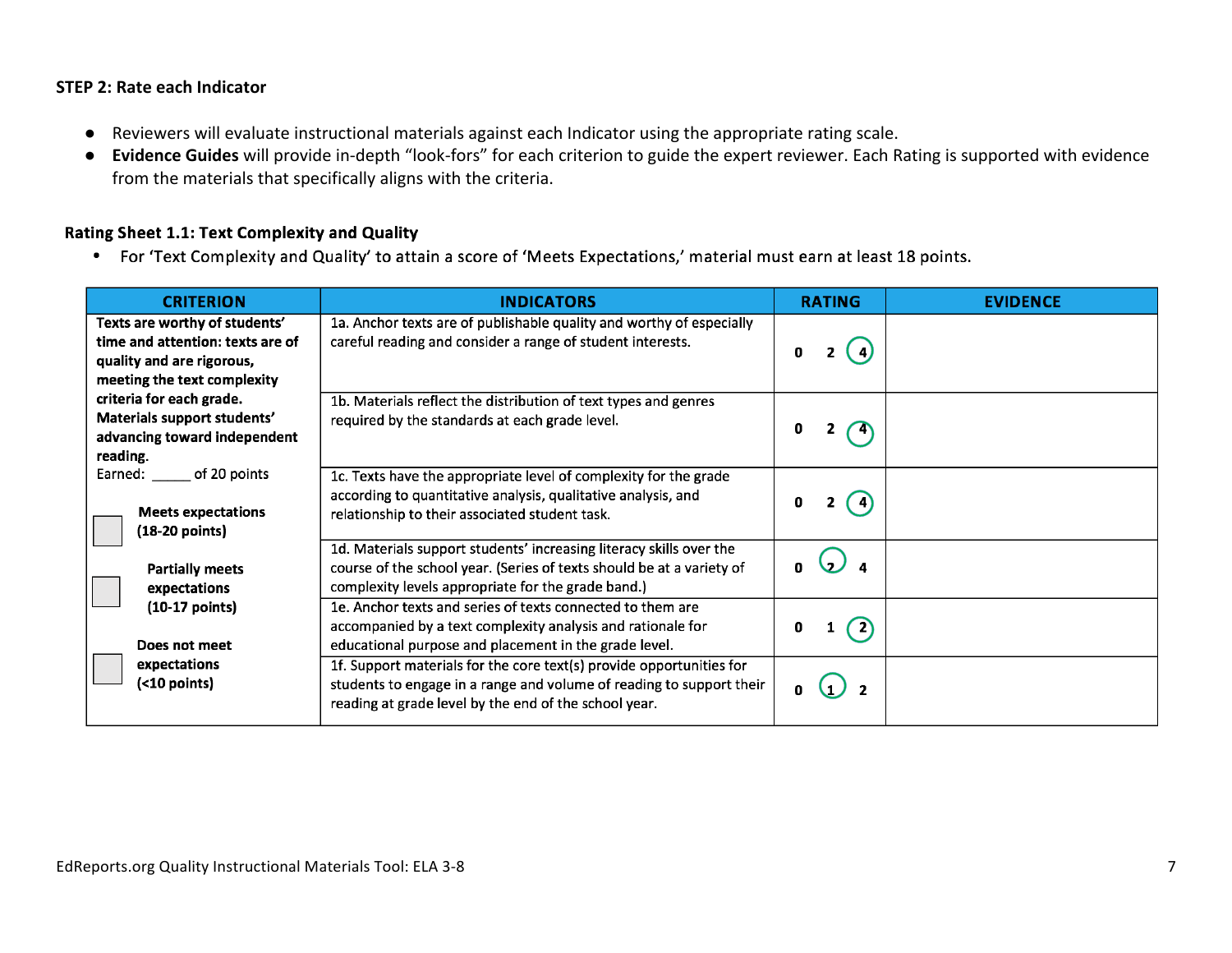#### **STEP 3: Determine the Criterion Rating**

- An overall rating for each Criterion is determined by adding the total points earned from the Criterion's Indicators.
- Once the total from the Indicators is added, select the Rating (e.g., Meets Expectations, Partially Meets, etc.) based on where the point total falls (see sample below).

## **Rating Sheet 1.1: Text Complexity and Quality**

| <b>CRITERION</b>                                                                                                              | <b>INDICATORS</b>                                                                                                                                                                                     |   | <b>RATING</b> |   | <b>EVIDENCE</b> |
|-------------------------------------------------------------------------------------------------------------------------------|-------------------------------------------------------------------------------------------------------------------------------------------------------------------------------------------------------|---|---------------|---|-----------------|
| Texts are worthy of students'<br>time and attention: texts are of<br>quality and are rigorous,<br>meeting the text complexity | 1a. Anchor texts are of publishable quality and worthy of especially<br>careful reading and consider a range of student interests.                                                                    | o |               | 4 |                 |
| criteria for each grade.<br>Materials support students'<br>advancing toward independent<br>reading.                           | 1b. Materials reflect the distribution of text types and genres<br>required by the standards at each grade level.                                                                                     | n |               | 4 |                 |
| Earned:<br>of 20 points<br><b>Meets expectations</b><br>(18-20 points)                                                        | 1c. Texts have the appropriate level of complexity for the grade<br>according to quantitative analysis, qualitative analysis, and<br>relationship to their associated student task.                   | n |               | 4 |                 |
| <b>Partially meets</b><br>expectations                                                                                        | 1d. Materials support students' increasing literacy skills over the<br>course of the school year. (Series of texts should be at a variety of<br>complexity levels appropriate for the grade band.)    | 0 |               | 4 |                 |
| (10-17 points)<br>Does not meet                                                                                               | 1e. Anchor texts and series of texts connected to them are<br>accompanied by a text complexity analysis and rationale for<br>educational purpose and placement in the grade level.                    | 0 |               | 2 |                 |
| expectations<br>(<10 points)                                                                                                  | 1f. Support materials for the core text(s) provide opportunities for<br>students to engage in a range and volume of reading to support their<br>reading at grade level by the end of the school year. | 0 |               |   |                 |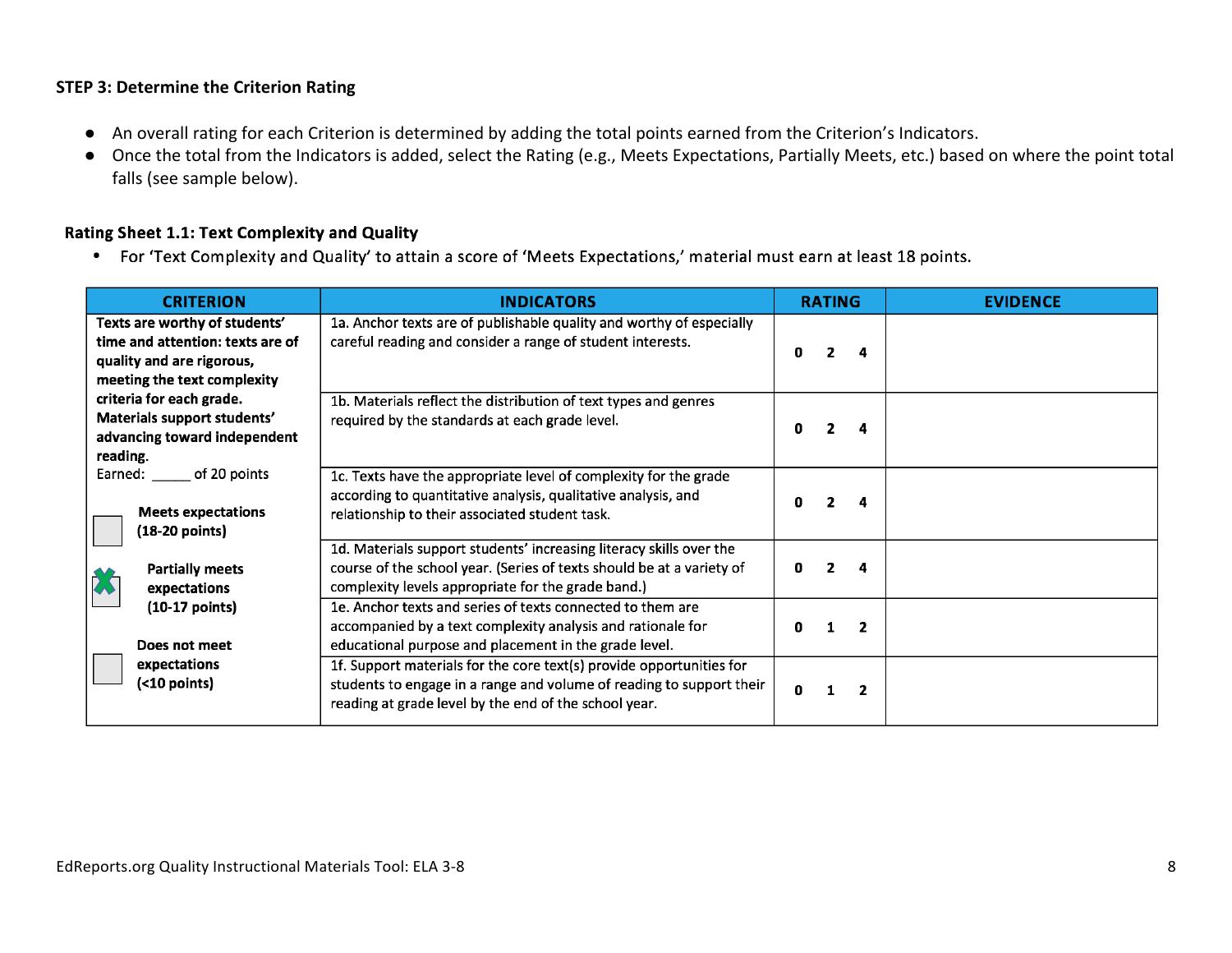## **STEP 4: Determine the Final Gateway Rating**

● The scoring from each Criterion is added to determine a final Gateway Score. Gateway Scores are determined using the same rating scale as earlier.

#### *Sample Gateway Rating*

|                                                                                                                                                                                                                                                                                                                                   | <b>CRITERIA</b>                                                                                                                                                                   | <b>RATING SCORE</b>                             | <b>EVIDENCE</b> |
|-----------------------------------------------------------------------------------------------------------------------------------------------------------------------------------------------------------------------------------------------------------------------------------------------------------------------------------|-----------------------------------------------------------------------------------------------------------------------------------------------------------------------------------|-------------------------------------------------|-----------------|
| <b>Gateway 1: Text Quality and Complexity</b><br>and Alignment to the CCSS-ELA<br>High-quality texts are the central focus of<br>lessons, are at the appropriate grade<br>level text complexity, and are<br>accompanied by quality tasks aligned to<br>the standards of reading, writing,<br>speaking, listening, and language in | 1a-1f. Texts are worthy of students' time<br>and attention (of quality, rigorous, and at<br>the right text complexity for grade level,<br>student, and task)                      | <b>Point Totals from Rating Sheet(s):</b><br>17 |                 |
| service to grow literacy skills.<br><b>Meets expectations</b><br>(Grade 3-5: 37-42 points;<br>Grades 6-8: 32-36 points)                                                                                                                                                                                                           | 1g-10: Materials provide opportunities<br>for rich and rigorous evidence-based<br>discussions and writing about texts.                                                            | <b>Point Totals from Rating Sheet(s):</b><br>12 |                 |
| <b>Partially meets expectations</b><br>(Grades 3-5: 21-36 points;<br>Grades 6-8: 18-31 points)<br>Does not meet expectations<br>(Grades 3-5: < 21 points;<br>Grades 6-8: <18 points)<br><b>Partially meets= Continue to Gateway</b>                                                                                               | 1p-1r: Materials provide explicit and<br>systematic instruction and diagnostic<br>support in phonics, vocabulary<br>development, morphology, syntax, and<br>fluency. (Grades 3-5) | <b>Point Totals from Rating Sheet(s):</b>       |                 |
| $\overline{2}$                                                                                                                                                                                                                                                                                                                    |                                                                                                                                                                                   |                                                 |                 |

Materials must "Meet Expectations" or "Partially Meet Expectations" in Gateway 1 to be reviewed in Gateway 2. Materials must "Meet Expectations" in BOTH Gateway 1 and Gateway 2 to be reviewed in Gateway 3.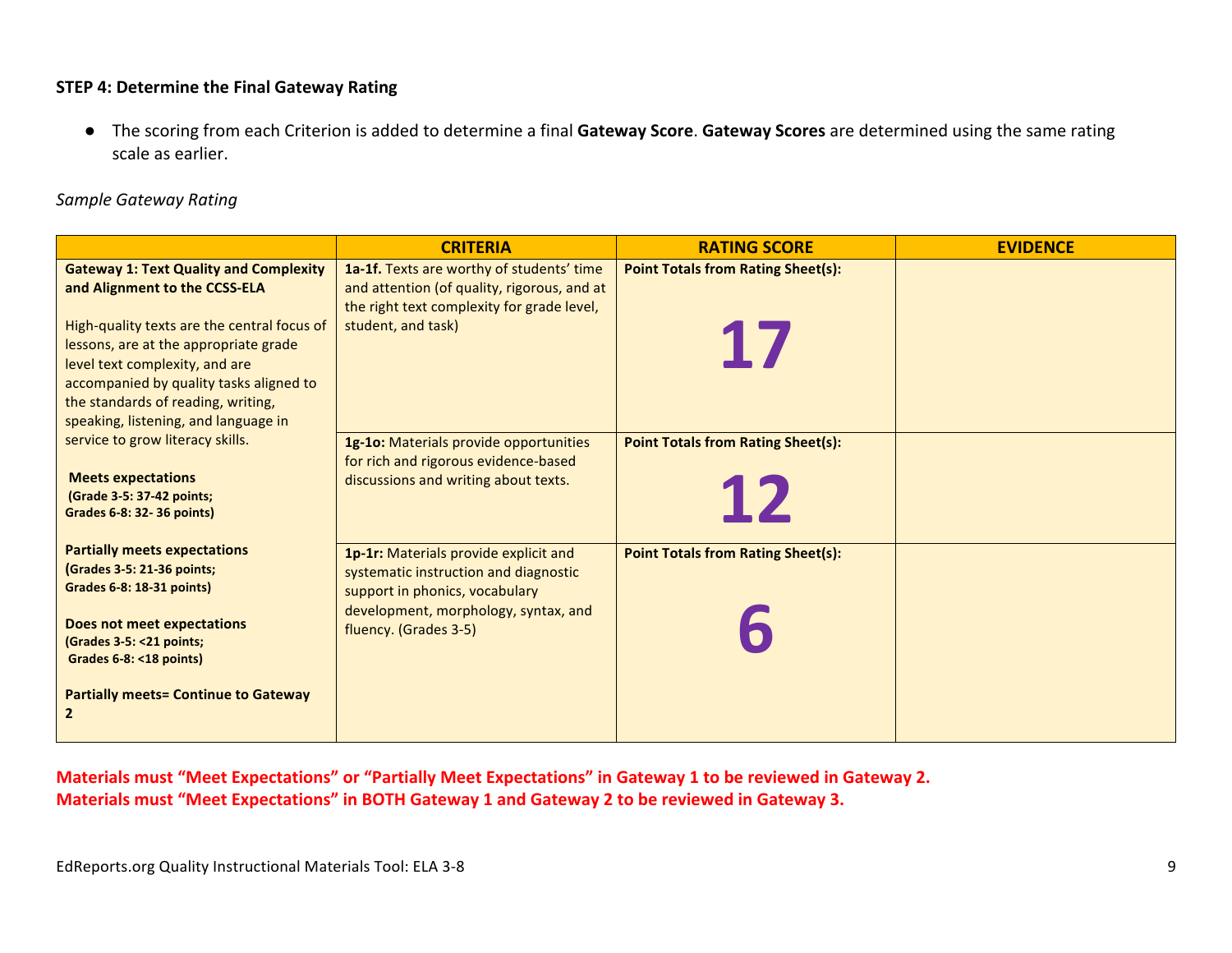# **Evaluation Tool**

# **Background Information of Reviewed Materials**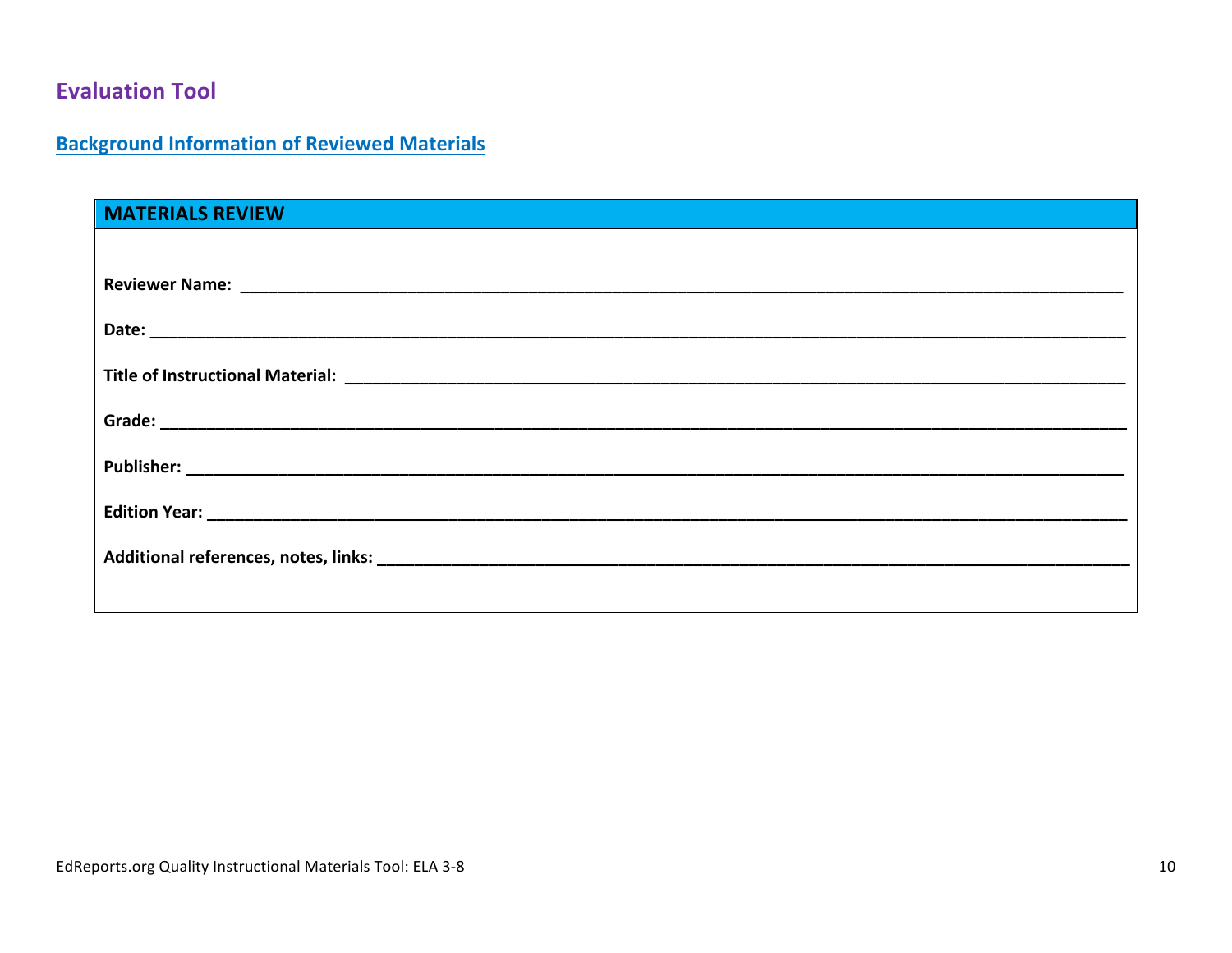## Gateway 1: Text Quality and Complexity and Alignment to the Standards with Tasks and Questions Grounded in Evidence

- Are texts worthy of students' time and attention (of quality, rigorous, and at the right text complexity for grade level, student, and task)?
- Is there a range of tasks and questions to develop reading, writing, speaking, listening, and language that are high quality and aligned with the appropriate grade level standards?
- Are questions of high quality and text specific to support opportunities for rich and rigorous evidence-based discussions and writing?
- For grades 3-5, do materials support foundational skills development?

#### **Rating Sheet 1.1: Text Complexity and Quality**

|          | <b>CRITERION</b>                                                                                                              | <b>INDICATORS</b>                                                                                                                                                                                     |              | <b>RATING</b> |                          | <b>EVIDENCE</b> |
|----------|-------------------------------------------------------------------------------------------------------------------------------|-------------------------------------------------------------------------------------------------------------------------------------------------------------------------------------------------------|--------------|---------------|--------------------------|-----------------|
|          | Texts are worthy of students'<br>time and attention: texts are of<br>quality and are rigorous,<br>meeting the text complexity | 1a. Anchor texts are of publishable quality and worthy of especially<br>careful reading and consider a range of student interests.                                                                    | <sup>0</sup> |               | 4                        |                 |
| reading. | criteria for each grade.<br>Materials support students'<br>advancing toward independent                                       | 1b. Materials reflect the distribution of text types and genres<br>required by the standards at each grade level.                                                                                     | <sup>0</sup> |               | 4                        |                 |
|          | Earned: ______ of 20 points<br><b>Meets expectations</b><br>(18-20 points)                                                    | 1c. Texts have the appropriate level of complexity for the grade<br>according to quantitative analysis, qualitative analysis, and<br>relationship to their associated student task.                   |              |               | 4                        |                 |
|          | <b>Partially meets</b><br>expectations                                                                                        | 1d. Materials support students' increasing literacy skills over the<br>course of the school year. (Series of texts should be at a variety of<br>complexity levels appropriate for the grade band.)    | <sup>0</sup> | $\mathcal{P}$ | 4                        |                 |
|          | $(10-17$ points)<br>Does not meet                                                                                             | 1e. Anchor texts and series of texts connected to them are<br>accompanied by a text complexity analysis and rationale for<br>educational purpose and placement in the grade level.                    | 0            |               | $\mathbf{2}$             |                 |
|          | expectations<br>$( < 10$ points)                                                                                              | 1f. Support materials for the core text(s) provide opportunities for<br>students to engage in a range and volume of reading to support their<br>reading at grade level by the end of the school year. | $\mathbf{0}$ |               | $\overline{\phantom{a}}$ |                 |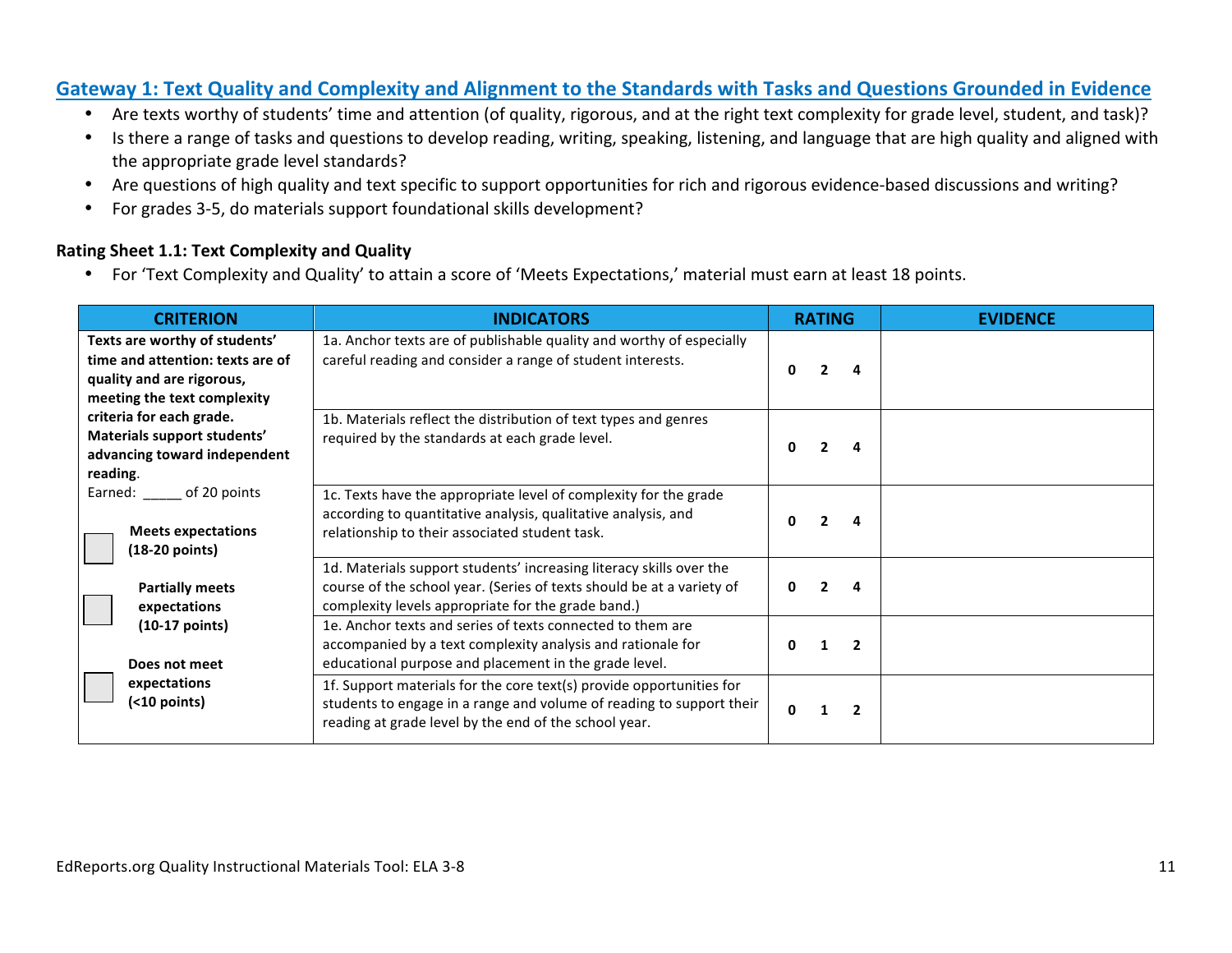### Rating Sheet 1.2: Alignment to the Standards with Tasks and Questions Grounded in Evidence

• For 'Alignment to the Standards with Tasks and Questions Grounded in Evidence' to attain a score of 'Meets Expectations,' material must earn at least 14 points.

| <b>CRITERION</b>                                                                                                   | <b>INDICATORS</b>                                                                                                                                                                                                                     |              | <b>RATING</b> |                | <b>EVIDENCE</b> |
|--------------------------------------------------------------------------------------------------------------------|---------------------------------------------------------------------------------------------------------------------------------------------------------------------------------------------------------------------------------------|--------------|---------------|----------------|-----------------|
| <b>Materials provide</b><br>opportunities for rich and<br>rigorous evidence-based<br>discussions and writing about | 1g. Most questions, tasks, and assignments are text-dependent,<br>requiring students to engage with the text directly (drawing on<br>textual evidence to support both what is explicit as well as valid<br>inferences from the text). | 0            |               | $\overline{2}$ |                 |
| texts to build strong literacy<br>skills.                                                                          | 1h. Sequences of text-dependent questions and tasks build to a<br>culminating task that integrates skills (may be writing, speaking, or a<br>combination).                                                                            | $\Omega$     |               | $\overline{2}$ |                 |
| Earned: of 16 points                                                                                               | 1i. Materials provide frequent opportunities and protocols for<br>evidence-based discussions that encourage the modeling and use of<br>academic vocabulary and syntax.                                                                | $\mathbf{0}$ |               | $\overline{2}$ |                 |
| <b>Meets expectations</b><br>$(14-16$ points)                                                                      | 1j. Materials support students' listening and speaking about what<br>they are reading and researching (including presentation<br>opportunities) with relevant follow-up questions and evidence.                                       | 0            |               | $\overline{2}$ |                 |
| <b>Partially meets</b><br>expectations<br>$(8-13$ points)                                                          | 1k. Materials include a mix of on-demand and process writing (e.g.<br>multiple drafts, revisions over time) and short, focused projects,<br>incorporating digital resources where appropriate.                                        | $\Omega$     | 1             | $\overline{2}$ |                 |
| Does not meet<br>expectations                                                                                      | 1l. Materials provide opportunities for students to address different<br>text types of writing that reflect the distribution required by the<br>standards.                                                                            | $\mathbf{0}$ | $\mathbf{1}$  | $\overline{2}$ |                 |
| (<8 points)                                                                                                        | 1m. Materials include frequent opportunities for evidence-based<br>writing to support careful analyses, well-defended claims, and clear<br>information.                                                                               | $\mathbf{0}$ | 1             | $\overline{2}$ |                 |
|                                                                                                                    | 1n. Materials include explicit instruction of the grammar and<br>conventions standards for grade level as applied in increasingly<br>sophisticated contexts, with opportunities for application both in and<br>out of context.        | n            |               | $\overline{2}$ |                 |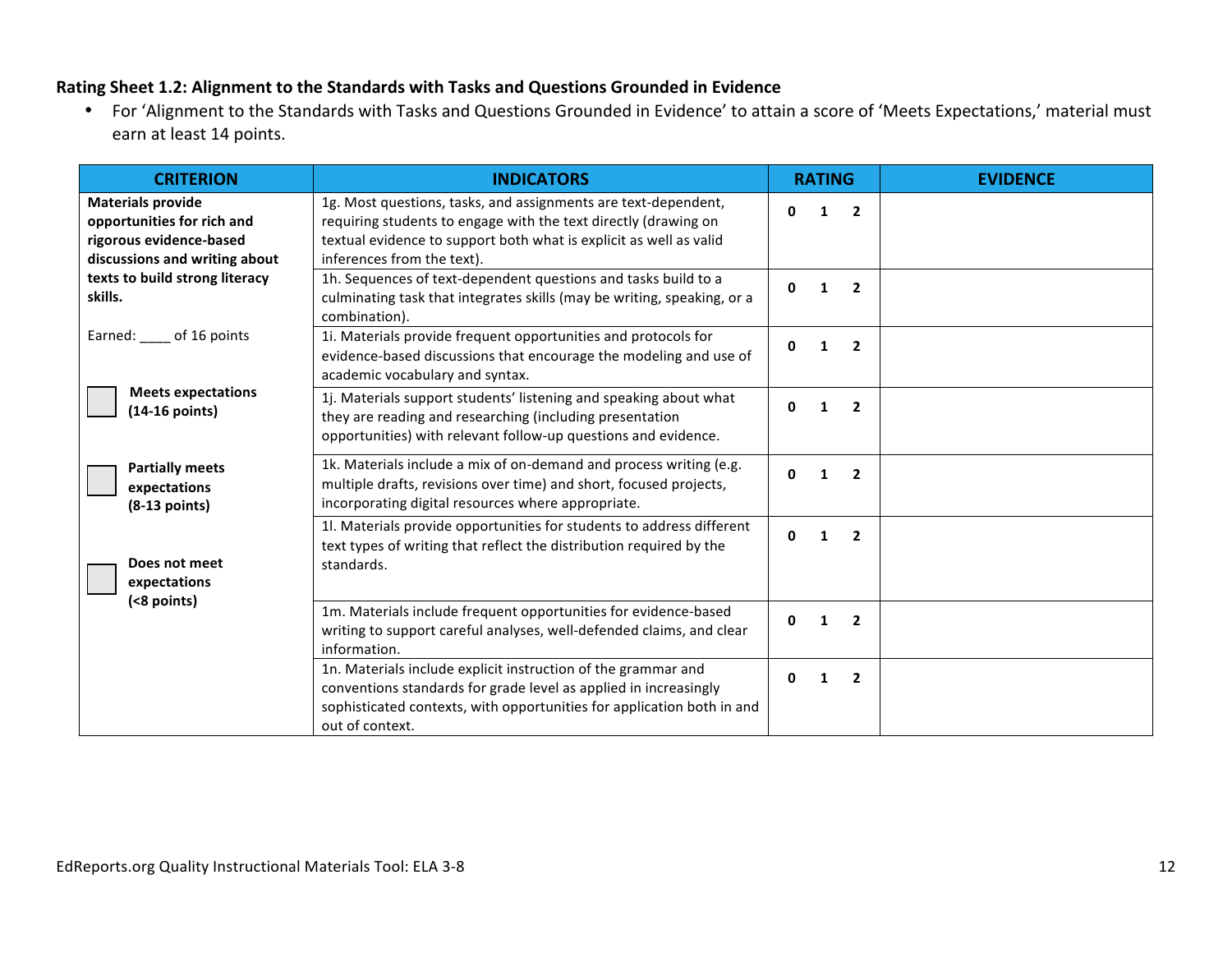## Rating Sheet 1.3 (Grades 3-5 ONLY): Tasks and Questions: Foundational Skills Development (Grades 3-5)

• For "Tasks and Questions: Foundational Skills Development (Grades 3-5)" to attain a score of 'Meets Expectations,' materials must earn at least 5 points.

| <b>CRITERION</b>                                                                                                                                                                                          | <b>INDICATORS</b>                                                                                                                                                                                                                                                         | <b>RATING</b> |              |                | <b>EVIDENCE</b> |
|-----------------------------------------------------------------------------------------------------------------------------------------------------------------------------------------------------------|---------------------------------------------------------------------------------------------------------------------------------------------------------------------------------------------------------------------------------------------------------------------------|---------------|--------------|----------------|-----------------|
| <b>Tasks and Questions:</b><br><b>Foundational Skills Development</b><br>(Grades 3-5): Materials in reading,<br>writing, speaking, listening, and<br>language targeted to support<br>foundational reading | 10. Materials, questions, and tasks address grade-level CCSS for<br>foundational skills by providing instruction in phonics, word<br>recognition, morphology, vocabulary, syntax, and reading fluency in<br>a research-based and transparent progression.                 | 0             | 1            | 2              |                 |
| development are aligned to the<br>standards.<br>Earned: _____ of 6 points                                                                                                                                 | 1p. Materials, questions, and tasks guide students to read with<br>purpose and understanding and to make frequent connections<br>between acquisition of foundation skills and making meaning from<br>reading.                                                             | 0             | 1            | $\overline{2}$ |                 |
| <b>Meets expectations</b><br>$(5-6$ points)<br><b>Partially meets</b><br>expectations<br>$(3-4$ points)                                                                                                   | 1q. Instructional opportunities are frequently built into the materials<br>for students to practice and achieve reading fluency in oral and silent<br>reading, that is, to read on-level prose and poetry with accuracy, rate<br>appropriate to the text, and expression. | $\mathbf{0}$  | $\mathbf{1}$ | $\overline{2}$ |                 |
| Does not meet<br>expectations<br>( <sub>3</sub> points)                                                                                                                                                   |                                                                                                                                                                                                                                                                           |               |              |                |                 |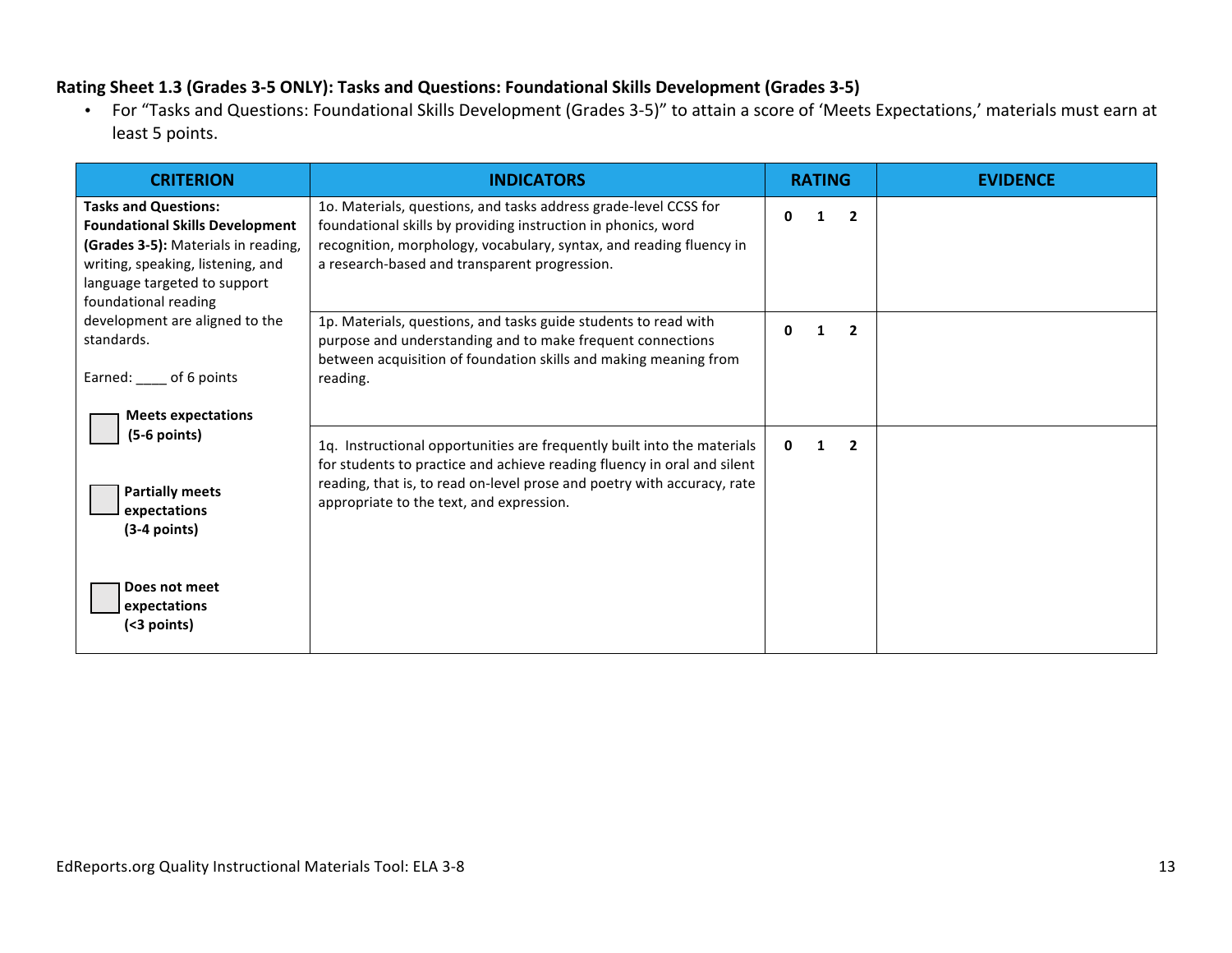# **Overall Gateway 1 Rating: Text Quality and Complexity and Alignment to the Standards with Tasks and Questions Grounded in Evidence**

Reviewers use data recorded in Rating Sheets 1.1-1.3 to determine the overall rating for grade 3-5 materials. Reviewers use data recorded in Rating Sheets 1.1-1.2 to determine the overall rating for grades 6-8 materials.

|                                                                                                                                                                                                                                                                                                                                                                    | <b>CRITERIA</b>                                                                                                                                                 | <b>RATING SCORE</b>                       | <b>EVIDENCE</b> |
|--------------------------------------------------------------------------------------------------------------------------------------------------------------------------------------------------------------------------------------------------------------------------------------------------------------------------------------------------------------------|-----------------------------------------------------------------------------------------------------------------------------------------------------------------|-------------------------------------------|-----------------|
| <b>Gateway 1: Text Quality and Complexity</b><br>and Alignment to the CCSS-ELA<br>High-quality texts are the central focus of<br>lessons, are at the appropriate grade level<br>text complexity, and are accompanied by<br>quality tasks aligned to the standards of<br>reading, writing, speaking, listening, and<br>language in service to grow literacy skills. | 1a-1f. Texts are worthy of students'<br>time and attention (of quality,<br>rigorous, and at the right text<br>complexity for grade level, student,<br>and task) | <b>Point Totals from Rating Sheet(s):</b> |                 |
| <b>Meets expectations</b><br>(Grade 3-5: 37-42 points;<br>Grades 6-8: 32-36 points)                                                                                                                                                                                                                                                                                | 1g-1n: Materials provide opportunities<br>for rich and rigorous evidence-based<br>discussions and writing about texts.                                          | <b>Point Totals from Rating Sheet(s):</b> |                 |
| <b>Partially meets expectations</b><br>(Grades 3-5: 21-36 points;<br>Grades 6-8: 18-31 points)                                                                                                                                                                                                                                                                     | 1o-1q: Materials provide explicit and<br>systematic instruction and diagnostic<br>support in phonics, vocabulary<br>development, morphology, syntax,            | <b>Point Totals from Rating Sheet(s):</b> |                 |
| Does not meet expectations<br>(Grades 3-5: <21 points;<br>Grades 6-8: <18 points)                                                                                                                                                                                                                                                                                  | and fluency. (Grades 3-5)                                                                                                                                       |                                           |                 |
| Does not meet $=$ does not<br>continue to Gateway 2                                                                                                                                                                                                                                                                                                                |                                                                                                                                                                 |                                           |                 |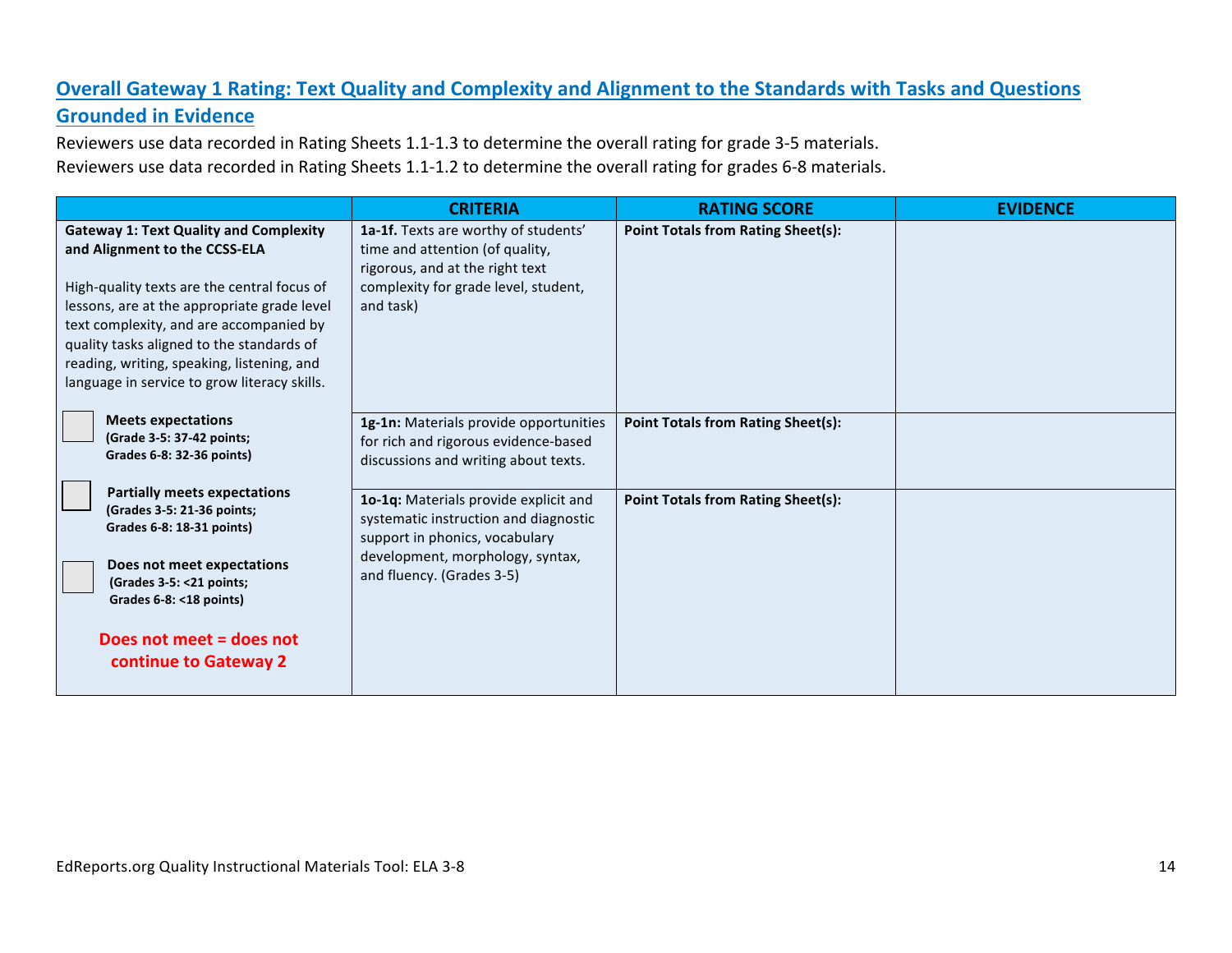## **Gateway 2: Building Knowledge with Texts, Vocabulary, and Tasks**

- Do instructional materials build students' knowledge across topics and content areas?
- Is academic vocabulary instruction intentionally and coherently sequenced to build vocabulary?
- Do questions and tasks build in rigor and complexity to culminating tasks that demonstrate students' ability to analyze components of texts and topics?
- Are reading, writing, speaking, listening, and language skills taught and practiced in an integrated manner?

#### **Rating sheet 2.1: Building Knowledge**

● For "Building Knowledge" to attain a score of 'Meets Expectations,' materials must earn at least 28 points.

| <b>CRITERION</b>                                                     | <b>INDICATORS</b>                                                                                                                                                                                                                                     |              | <b>RATING</b>  |                         |  |
|----------------------------------------------------------------------|-------------------------------------------------------------------------------------------------------------------------------------------------------------------------------------------------------------------------------------------------------|--------------|----------------|-------------------------|--|
| <b>Materials build</b><br>knowledge through                          | 2a. Texts are organized around a topic/topics to build students' ability to read and<br>comprehend complex texts independently and proficiently.                                                                                                      | 0            | $\overline{2}$ | $\overline{\mathbf{a}}$ |  |
| integrated reading,<br>writing, speaking,<br>listening, and language | 2b. Materials contain sets of coherently sequenced, high quality questions and<br>tasks that require students to analyze the language, key ideas, details, craft, and<br>structure of individual texts.                                               | 0            | 2              | 4                       |  |
| Earned: of 32<br>points                                              | 2c. Materials contain a coherently sequenced set of high quality text-dependent<br>questions and tasks that require students to analyze the integration of knowledge<br>and ideas within individual texts as well as across multiple texts.           | ŋ.           |                |                         |  |
| <b>Meets</b><br>expectations                                         | 2d. The questions and tasks support students' ability to complete culminating tasks<br>in which they demonstrate their knowledge of a topic through integrated skills (e.g.<br>combination of reading, writing, speaking, listening).                 | <sup>0</sup> |                | 4                       |  |
| (28-32 points)                                                       | 2e. Materials include a cohesive, year-long plan for students to interact and build<br>key academic vocabulary words in and across texts.                                                                                                             | 0            | 2              | 4                       |  |
| <b>Partially meets</b><br>expectations<br>$(16-27$ points)           | 2f. Materials include a cohesive, year-long plan to support students' increasing<br>writing skills over the course of the school year, building students' writing ability to<br>demonstrate proficiency at grade level at the end of the school year. | n            |                |                         |  |
| Does not meet                                                        | 2g. Materials include a progression of focused research projects to encourage<br>students to develop knowledge in a given area by confronting and analyzing<br>different aspects of a topic using multiple texts and source materials.                | U            | 7              | 4                       |  |
| expectations<br>$( < 16$ points)                                     | 2h. Materials provide a design, including accountability, for how students will<br>regularly engage in a volume of independent reading either in or outside of class.                                                                                 | O.           |                | 4                       |  |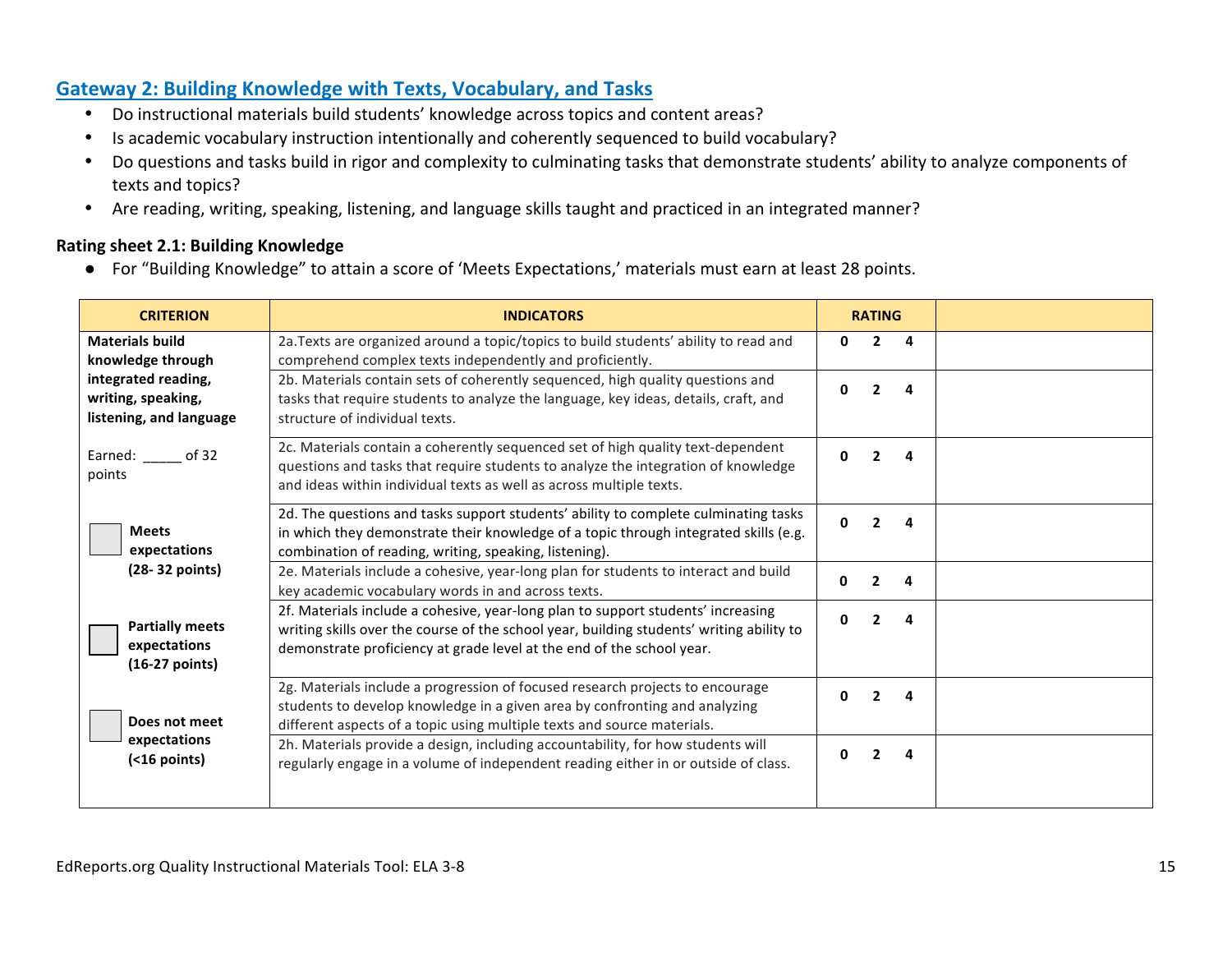# **Overall Gateway 2 Rating: Building Knowledge with Texts, Vocabulary, and Tasks**

Reviewers use data recorded in Rating Sheet 2.1 to determine the Gateway 2 overall rating.

|                                                                                                                                                                                                                                                                                                                           | <b>CRITERIA</b>                                                                                                | <b>RATING SCORE</b>                     | <b>EVIDENCE</b> |
|---------------------------------------------------------------------------------------------------------------------------------------------------------------------------------------------------------------------------------------------------------------------------------------------------------------------------|----------------------------------------------------------------------------------------------------------------|-----------------------------------------|-----------------|
| <b>Gateway 2: Strategy and Purpose</b><br><b>Materials build knowledge through</b><br>integrated reading, writing, speaking,<br>listening, and language.<br><b>Meets expectations</b><br>(28-32 points)<br><b>Partially meets expectations</b><br>$(16-27$ points)<br><b>Does not meet expectations</b><br>$( 16 points)$ | 2a-2h: Materials build knowledge<br>through integrated reading, writing,<br>speaking, listening, and language. | <b>Point Totals from Ratings Sheet:</b> |                 |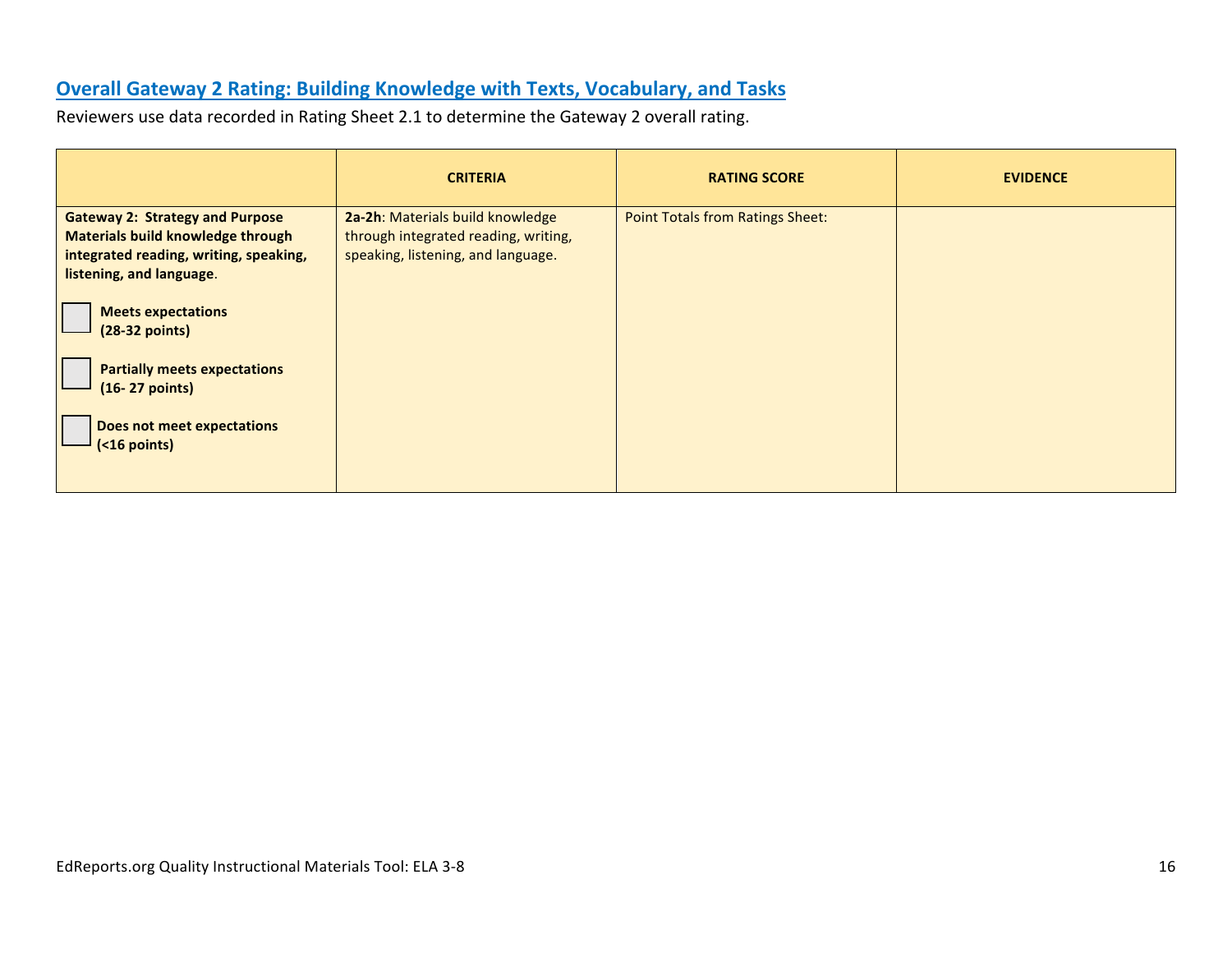## **Gateway 3: Instructional Supports and Usability Indicators**

● Gateway 3 Rating Sheets include some Indicators that are rated and some that are not rated. In cases where Indicators are not rated, the evidence collected provides valuable information about instructional materials, although the indicator is not scored and does not affect the rating for the Criterion or Gateway.<sup>3</sup>

## **Rating Sheet 3.1: Use and Design to Facilitate Student Learning**

● For "Use and design facilitate student learning" to attain a score of "Meets Expectations," material must earn at least 7 points.

| <b>CRITERION</b>                                                                                                     | <b>INDICATORS</b>                                                                                                                                                                   | <b>RATING</b>                            | <b>EVIDENCE</b> |
|----------------------------------------------------------------------------------------------------------------------|-------------------------------------------------------------------------------------------------------------------------------------------------------------------------------------|------------------------------------------|-----------------|
| Use and design facilitate student<br>learning: Materials are well designed<br>and take into account effective lesson | <b>3a.</b> Materials are well-designed and take into account<br>effective lesson structure and pacing.                                                                              | <sup>0</sup>                             |                 |
| structure and pacing.<br>Earned: of 8 points                                                                         | <b>3b.</b> The teacher and student can reasonably complete the<br>content within a regular school year, and the pacing allows for<br>maximum student understanding.                 | 0<br>$\overline{\phantom{a}}$            |                 |
| <b>Meets expectations</b><br>$(7-8$ points)                                                                          | 3c. The student resources include ample review and practice<br>resources, clear directions, and explanation, and correct<br>labeling of reference aids (e.g., visuals, maps, etc.). | <sup>n</sup><br>$\overline{\phantom{a}}$ |                 |
| <b>Partially meets expectations</b>                                                                                  | 3d. Materials include publisher-produced alignment<br>documentation of the standards addressed by specific<br>questions, tasks, and assessment items.                               | $\Omega$<br>$\overline{\phantom{a}}$     |                 |
| $(5-6$ points)                                                                                                       | 3e. The visual design (whether in print or digital) is not<br>distracting or chaotic, but supports students in engaging<br>thoughtfully with the subject.                           |                                          |                 |
| Does not meet expectations<br>(<5 points)                                                                            |                                                                                                                                                                                     |                                          |                 |

<u> 1989 - Johann Barn, mars ann an t-Amhain an t-Amhain an t-Amhain an t-Amhain an t-Amhain an t-Amhain an t-Amh</u>

 $3$  For indicators that do not currently receive a numerical rating, EdReports.org is providing evidence of the presence of these indicators but we are currently not including them in the ratings until we gather more information from reviewers and the field on their usefulness.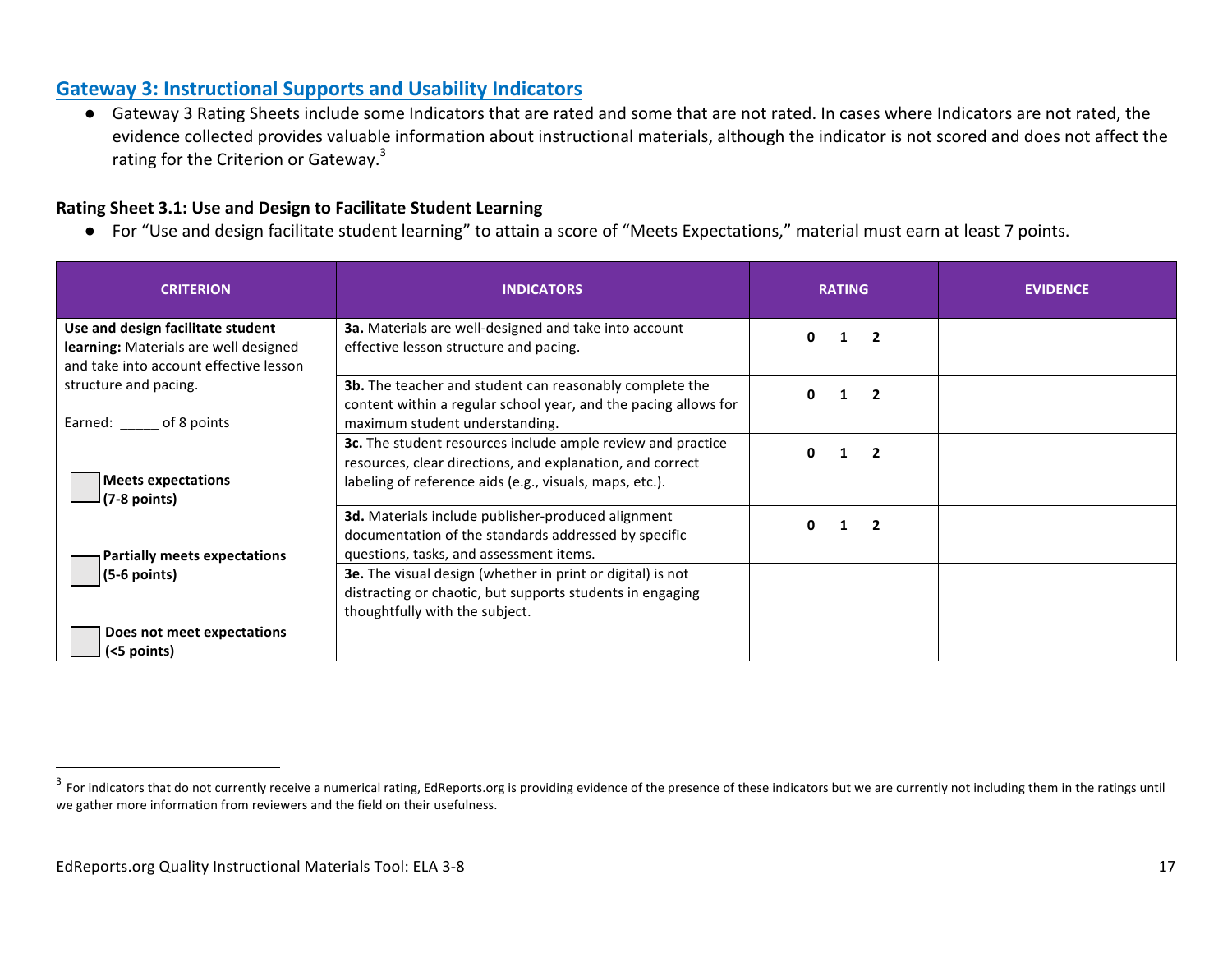## **Rating Sheet 3.2: Teacher Planning and Learning for Success with CCSS**

● For "Teacher Planning and Learning for Success with CCSS" to attain a score of "Meets Expectations," materials must earn at least 7 points.

| <b>CRITERION</b>                 | <b>INDICATORS</b>                                                    | <b>RATING</b>                | <b>EVIDENCE</b> |
|----------------------------------|----------------------------------------------------------------------|------------------------------|-----------------|
| <b>Teacher Planning and</b>      | 3f. Materials contain a teacher's edition with ample and useful      | ŋ.                           |                 |
| <b>Learning for Success with</b> | annotations and suggestions on how to present the content in         |                              |                 |
| <b>CCSS:</b> Materials support   | the student edition and in the ancillary materials. Where            |                              |                 |
| teacher learning and             | applicable, materials include teacher guidance for the use of        |                              |                 |
| understanding of the             | embedded technology to support and enhance student learning.         |                              |                 |
| Standards.                       | 3g. Materials contain a teacher's edition that contains full, adult- | $\overline{2}$<br>ŋ.         |                 |
|                                  | level explanations and examples of the more advanced literacy        |                              |                 |
| Earned: of 8 points              | concepts so that teachers can improve their own knowledge of         |                              |                 |
|                                  | the subject, as necessary.                                           |                              |                 |
| <b>Meets expectations</b>        | 3h. Materials contain a teacher's edition that explains the role of  |                              |                 |
| $(7-8$ points)                   | the specific ELA/literacy standards in the context of the overall    | <sup>0</sup><br>$\mathbf{c}$ |                 |
|                                  | curriculum.                                                          |                              |                 |
|                                  | 3i. Materials contain explanations of the instructional              |                              |                 |
| <b>Partially meets</b>           | approaches of the program and identification of the research-        | $\boldsymbol{z}$<br>n.       |                 |
| expectations                     | based strategies.                                                    |                              |                 |
| $(5-6$ points)                   |                                                                      |                              |                 |
|                                  | 3j. Materials contain strategies for informing all stakeholders,     | <b>Not scored</b>            |                 |
|                                  | including students, parents, or caregivers about the ELA/literacy    |                              |                 |
| <b>IDoes not meet</b>            | program and suggestions for how they can help support student        |                              |                 |
| expectations                     | progress and achievement.                                            |                              |                 |
| (<5 points)                      |                                                                      |                              |                 |
|                                  |                                                                      |                              |                 |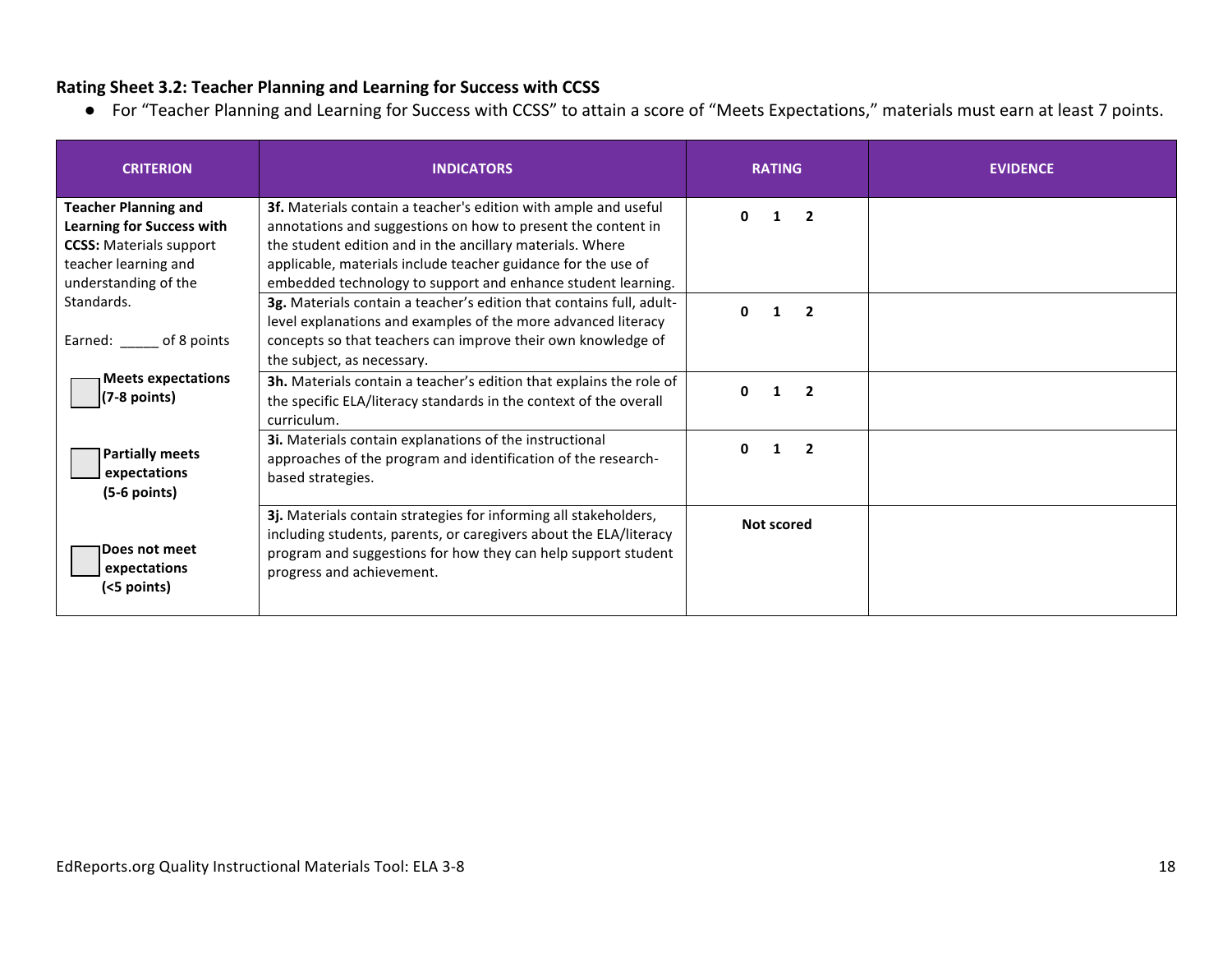## **Rating Sheet 3.3: Assessment**

● For "Assessment" to attain a score of "Meets Expectations," materials must earn at least 7 points.

| <b>CRITERION</b>                                         | <b>INDICATORS</b>                                                                                                                                                    | <b>RATING</b>       | <b>EVIDENCE</b> |
|----------------------------------------------------------|----------------------------------------------------------------------------------------------------------------------------------------------------------------------|---------------------|-----------------|
| <b>Assessment: Materials</b><br>offer teachers resources | 3k. Materials regularly and systematically offer assessment<br>opportunities that genuinely measure student progress.                                                | 0<br>$\overline{2}$ |                 |
| and tools to collect ongoing                             | 3I. The purpose/use of each assessment is clear:                                                                                                                     |                     |                 |
| data about student<br>progress on the Standards.         | Assessments clearly denote which standards are being<br>emphasized.                                                                                                  | 0<br>$1 \quad 2$    |                 |
| Earned: of 8 points                                      | ii. Assessments provide sufficient guidance to teachers for<br>interpreting student performance and suggestions for                                                  | $\overline{2}$<br>0 |                 |
| <b>Meets expectations</b><br>(7-8 points)                | follow-up.                                                                                                                                                           |                     |                 |
|                                                          | 3m. Materials should include routines and guidance that point<br>out opportunities to monitor student progress.                                                      | 0<br>$\overline{2}$ |                 |
| <b>Partially meets</b><br>expectations<br>$(4-6$ points) | 3n. Materials indicate how students are accountable for<br>independent reading based on student choice and interest to<br>build stamina, confidence, and motivation. | <b>Not Scored</b>   |                 |
| Does not meet<br>expectations<br>(<4 points)             |                                                                                                                                                                      |                     |                 |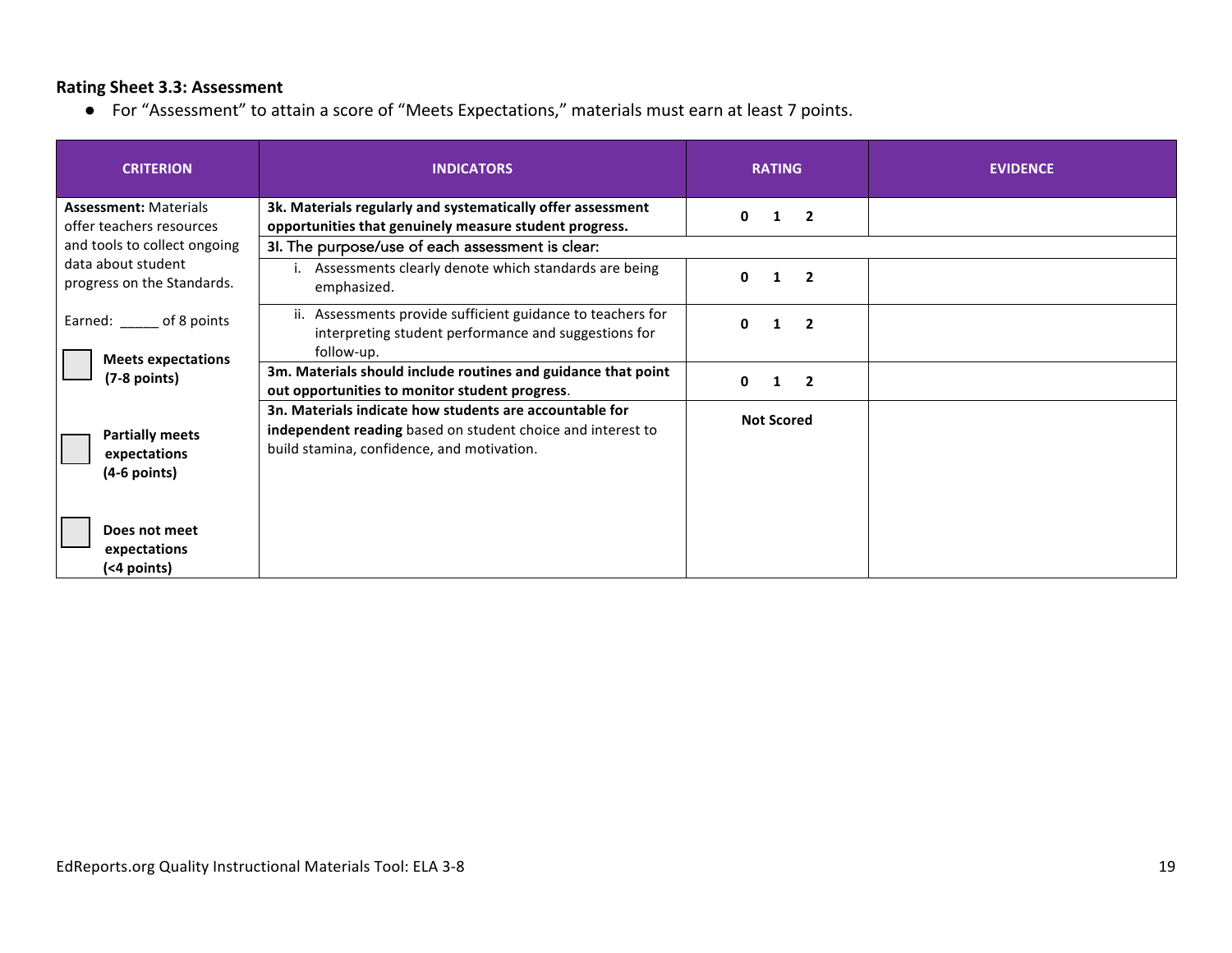## **Rating Sheet 3.4: Differentiated Instruction**

● For "Differentiated Instruction" to attain a score of "Meets Expectations," materials must earn at least 9 points.

| <b>CRITERION</b>                                                                                                           | <b>INDICATORS</b>                                                                                                                                                                                                                                                     | <b>RATING</b>                     | <b>EVIDENCE</b> |
|----------------------------------------------------------------------------------------------------------------------------|-----------------------------------------------------------------------------------------------------------------------------------------------------------------------------------------------------------------------------------------------------------------------|-----------------------------------|-----------------|
| <b>Differentiated instruction:</b><br>Materials provide teachers<br>with strategies for meeting<br>the needs of a range of | 30. Materials provide teachers with strategies for meeting the<br>needs of range of learners so the content is accessible to all<br>learners and supports them in meeting or exceeding the grade-<br>level standards.                                                 | $\overline{2}$                    |                 |
| learners so that they<br>demonstrate independent<br>ability with grade-level<br>standards.                                 | 3p. Materials regularly provide all students, including those who<br>read, write, speak, or listen below grade level, or in a language<br>other than English, with extensive opportunities to work with<br>grade level text and meet or exceed grade-level standards. | <sup>n</sup><br>$\mathbf{z}$<br>4 |                 |
| Earned: ______ of 10 points                                                                                                | 3q. Materials regularly include extensions and/or more<br>advanced opportunities for students who read, write, speak, or<br>listen above grade level.                                                                                                                 | $\overline{2}$<br>U               |                 |
| <b>Meets expectations</b><br>$(9-10$ points)                                                                               | 3r. Materials provide opportunities for teachers to use a variety<br>of grouping strategies.                                                                                                                                                                          | U<br>$\overline{2}$               |                 |
| <b>Partially meets</b><br>expectations<br>$(6-8$ points)                                                                   |                                                                                                                                                                                                                                                                       |                                   |                 |
| Does not meet<br>expectations<br>(<6 points)                                                                               |                                                                                                                                                                                                                                                                       |                                   |                 |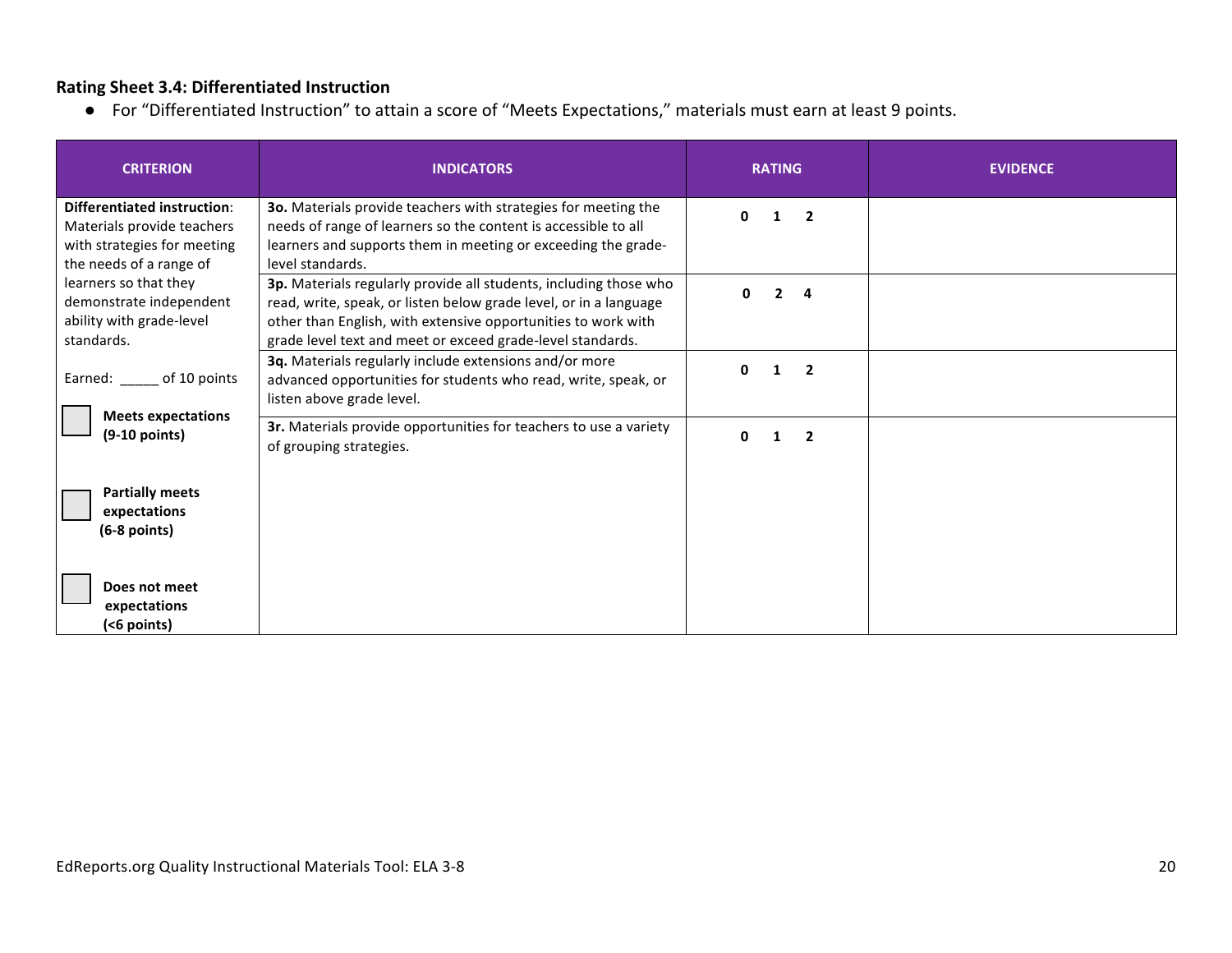## **Rating Sheet 3.5: Effective Technology Use**

● For "Effective Technology Use," indicators are not rated but evidence should be collected if included in review materials. EdReports.org considers technology use to be an important element of usability, but since printed and online materials vary widely in their use of technology, we are not scoring these indicators at this time.

| <b>CRITERION</b>                                                                                                                                                                                    | <b>INDICATORS</b>                                                                                                                                                                                                                                                                                                                                                                                                                                                                          | <b>RATING</b> | <b>EVIDENCE</b> |
|-----------------------------------------------------------------------------------------------------------------------------------------------------------------------------------------------------|--------------------------------------------------------------------------------------------------------------------------------------------------------------------------------------------------------------------------------------------------------------------------------------------------------------------------------------------------------------------------------------------------------------------------------------------------------------------------------------------|---------------|-----------------|
| <b>Effective technology use:</b><br>Materials support effective<br>use of technology to<br>enhance student learning.<br>Digital materials are<br>accessible and available in<br>multiple platforms. | 3s. Digital materials (either included as supplementary to a<br>textbook or as part of a digital curriculum) are web-based,<br>compatible with multiple Internet browsers (e.g., Internet<br>Explorer, Firefox, Google Chrome, etc.), "platform neutral" (i.e.,<br>are compatible with multiple operating systems such as<br>Windows and Apple and are not proprietary to any single<br>platform), follow universal programming style, and allow the use<br>of tablets and mobile devices. | Not scored    |                 |
|                                                                                                                                                                                                     | 3t. Materials support effective use of technology to enhance<br>student learning, drawing attention to evidence and texts as<br>appropriate.<br>3u. Materials can be easily customized for individual learners.                                                                                                                                                                                                                                                                            | Not scored    |                 |
|                                                                                                                                                                                                     | Digital materials include opportunities for teachers to<br>personalize learning for all students, using adaptive or other<br>technological innovations.<br>ii. Materials can be easily customized for local use.                                                                                                                                                                                                                                                                           | Not scored    |                 |
|                                                                                                                                                                                                     |                                                                                                                                                                                                                                                                                                                                                                                                                                                                                            |               |                 |
|                                                                                                                                                                                                     | 3v. Materials include or reference technology that provides<br>opportunities for teachers and/or students to collaborate with<br>each other (e.g. websites, discussion groups, webinars, etc.)                                                                                                                                                                                                                                                                                             | Not scored    |                 |